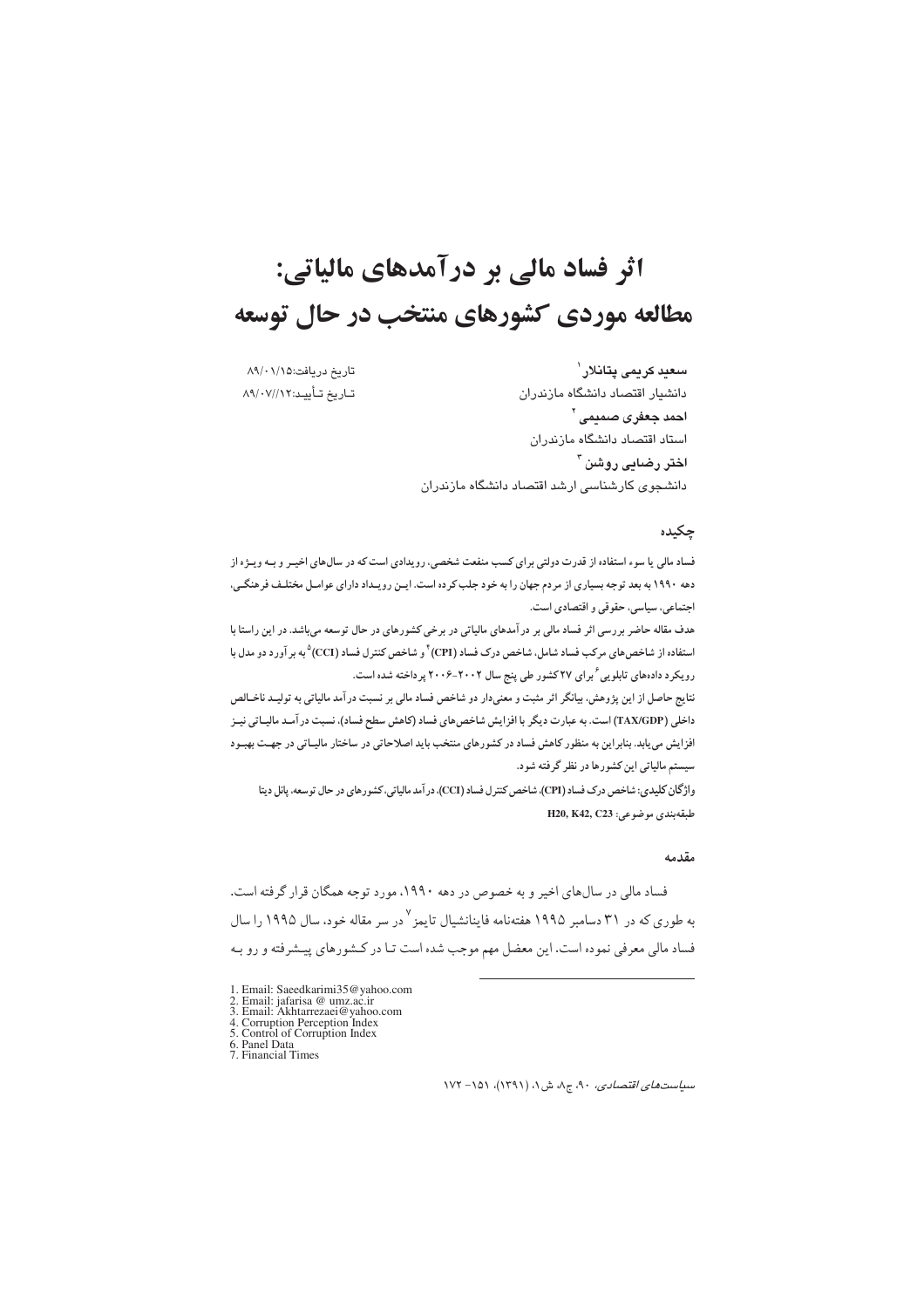به توسعه، بازارگرا یا غیربازارگرا دولتها سقوط کننـد و دولتمـردان برجـستهای از جملـه رئـیس جمهوري و نخست وزير سمتهاي رسمي خود را از دست دهند. روند رو به رشد جهاني شدن، نقش سازمانهای غیردولتی از قبیل سازمان بین|لمللی شفافیت در اطلاعرسانی در زمینـه فـساد، توسـعه دموکراسی، گسترش وسایل ارتباط جمعی، مطبوعات آزاد و اینترنت را می توان از دلایـل توجـه بـه مسئله فساد در طي اين سالها دانست (رهبر و همكاران، ١٣٨١: ٩٧).

فساد مالی در حوزههای مختلف اقتصادی ظاهر می شود کـه سـازمان مالیـاتی یکـی از آن هـا میباشد. در سازمان مالیاتی به دلیل پیچیده بودن قوانین مالیاتی، ارتباط زیاد میـان بـازرس مالساتی و مؤدي مالياتي، *ابهام در مقررات* ... ايـن پديـده مـشاهده مـي شـود و موجـب مـيگـردد تـا نـسبت درآمدهای مالیاتی جمع آوری شده به تولید ناخالص داخلبی کاهش یابد (16 :1998 Ghura,) .(Tanzi & Davoodi, 2000: 3-4);

حضور فساد مالی موجب افزایش فرار مالیاتی و هزینـههـای جمـع آوری مالیـات مـیشـود. از طرف دیگر کنترل جریان سرمایه، از طریق کاهش بازدهی سرمایهگذاری خصوصی، مالیـاتهـای ضمنی ہرای دولت ایجاد می کند (Wei & Bai, 2000: 16-17).

مالیات ابزار مهمی در اجرای سیاستهای مالی و اقتصادی میباشد که از طریق آن دولت نه تنها متغیرهای کلان اقتصاد مانند ثبات و رشد اقتصادی، تورم، بیکاری و … را تحت تـأثیر قرار میدهد، بلکه در تخصیص منابع، توزیع مجدد درآمد و ایجاد عدالت اجتمـاعی نیـز مـؤثر واقع مي شود.

سهم نسبی مالیـاتهـا در تولیـد ناخـالص ملـی مـیتوانـد نـشانهای از اثربخـشی سیـستم و سیاستهای مالیاتی در اقتصاد ملی باشد. افزون بر این، در کشورهای تک محصولی، مانند کشور ما که تأمین هزینههای دولت، بیشتر متکی به درآمدهای حاصل از صادرات منابع طبیعـی اسـت، توجـه بیشتر به نقش مالیات در جبران هزینههای عمومی یک ضرورت به شمار می آید.

به لحاظ نظري، ماليات بهترين ابزار براي تأمين مالي هزينههاي عمومي، بـاز توزيـع درآمـد و ثروت، ايجاد انضباط مالي و مديريت اقتصادي است. تأمين هزينههاي دولت از طريق ماليات بيشتر بر ترکیب و حجم تقاضا در اقتصاد اثر میگذارد و برخلاف روش هایی چون فـروش نفـت کـه سـبب افزایش حجم تقاضا میشود عمل میکند. از طرفی مالیات ابزار مناسبی برای تعدیل شکاف درآمد و ثروت به شمار می آید و اهرم مؤثری برای مدیریت اقتصادی منابع میباشد.

در مجموع باید اذعان کرد که مالیاتها به دلیل آثار تخصیصی و توزیعی همـواره مـورد توجـه نظر به بر دازان اقتصادی قرار دارد.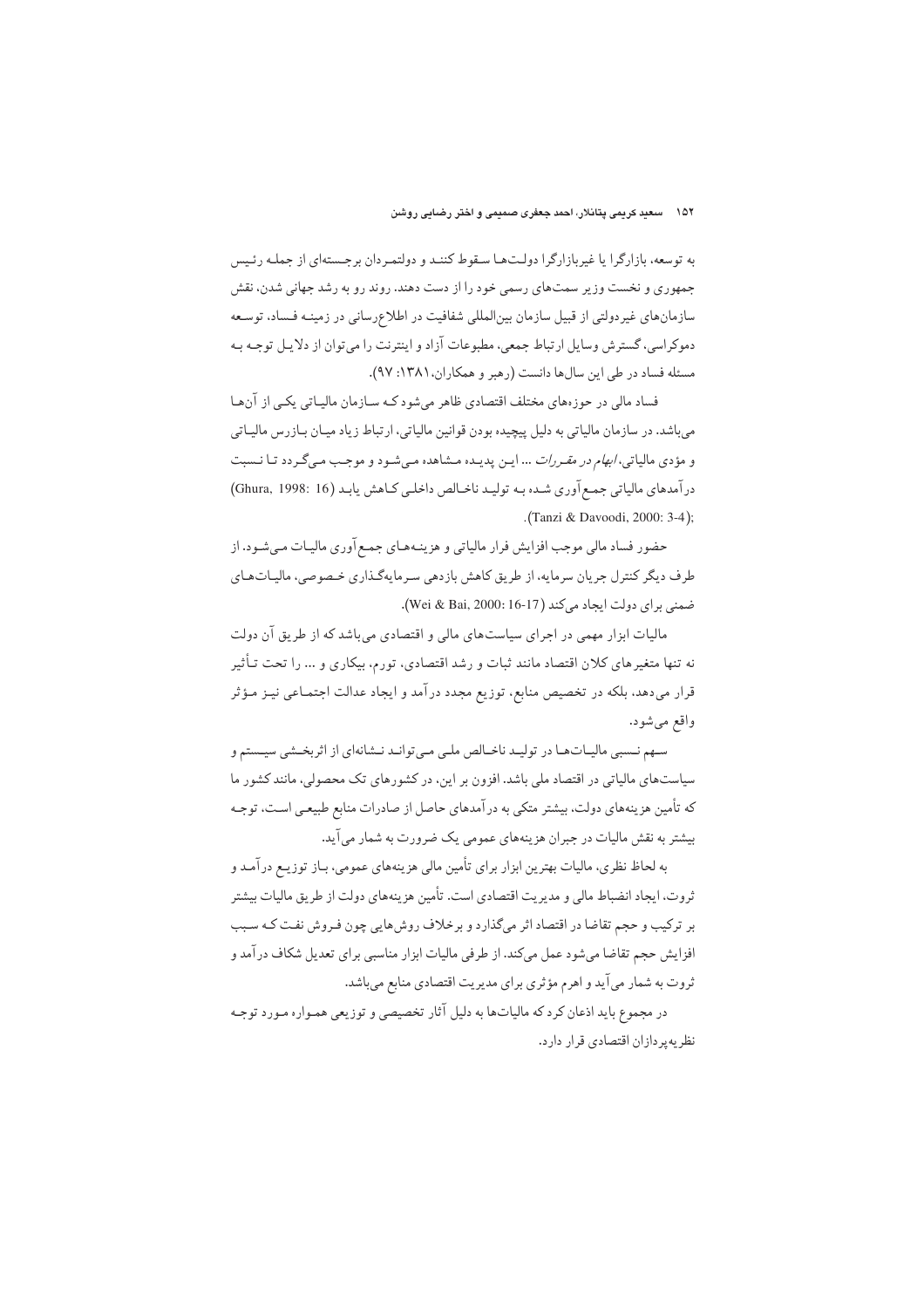نسبت در آمدهای مالیاتی به تولید ناخالص داخلی (TAX/GDP) که توان مالیاتی یک کـشور را نشان میدهد، میتواند نشانهای از اثر بخشی سیستم مالیاتی اقتصاد ملبی باشد. بالا بودن ایـن شاخص که به عنوان شاخص بار مالیاتی یا شاخص تلاش مالیاتی نیز معرفی میشود مشخصه اصلی یک نظام مالیاتی کارا است. لذا سیستم مالیاتی بایستی طوری عمل کند که در جهت گسترش پایـه مالیاتی حرکت نماید و این امر نیز از طریق حذف معافیتهای مالیاتی و وصول به موقع درآمدهای مالياتي، به وسيله كوتاه نمودن دورههاي مالياتي محقق مي شود. افزايش درآمدهاي ماليــاتي نيازمنــد تلاش مالیاتی بیشتر است. تلاش مالیاتی در ادبیات اقتصاد بخش عمومی شاخص عملکردی است که میزان تلاش دولت را در جهت افزایش درآمدهای مالیاتی بیان میکند. این شاخص عملکردی از روش های متفاوتی محاسبه می شود. یک روش محاسبه تلاش مالیاتی از طریق نسبت مالیات واقعی به مالیات پیش بینی شده است. به عـلاوه تـلاش مالیـاتی را مـی تـوان از طریـق نـسبت درآمـدهای مالیاتی به پارامتری که مبین ظرفیت مالیاتی باشد نظیر GDP محاسبه نمود.

مقاله حاضر از شش بخش تشکیل می شود. پس از مقدمه، در بخش دوم تعریف فساد و عوامل مؤثر بر آن بررسی شده است. بخش سوم به بررسی رابطه فساد مالی و درآمدهای مالیاتی اختـصاص دارد. در ادامه مروری بر مطالعات تجربی صورت میگیرد. سپس در بخش پنجم به تصریح و تخمین مدلها بر داخته و در نهایت در بخش ششم نتیجهگیری و پیشنهادات ارائه شده است.

## ١- تعريف فساد مالي و عوامل مؤثر بر آن ١

با وجود تعاریف بی شماری که در متون و مستندات مربوط به فساد مالی بـه چــشم مـی خــورد، گزینش یک تعریف جامع و مانع در این باره چندان آسان نیست. انتخـاب مجموعـهای از تعـاریف فساد مالی امری قراردادی است که می تواند به روش های گوناگون انجام پذیرد.

فساد در لغت، به معنى تباه شدن، نابود شدن، از بين رفتن، فتنه، آشوب، زيـان، كينـه، دشـمنى، ظلم، شرارت، بدکاري، بيماري، پوسيدگي، اضمحلال، چرکيشدن عضو، ضدصلاح و بـه سـتم گـرفتن مال کسی است. مال در اصطلاح عبارت است از، هـر چیـزی کـه دارای ارزش اقتـصادی بـوده و قابـل تبدیل به یول باشد.

فساد در ادبیات لاتین از فعل لاتین «Rumpere» به معنای شکستن است. در حقیقت با تحقق فساد، چيزي مي شكند يا نقض مي شود، يعني قاعدهاي از قواعد نظام حكومتي نقض مي شود و باعث مي شود سيستم سياسي، آسيب و زيان ببيند (همدمي خطبهسرا، ١٣٨٧: ٣۴).

١. همدمي خطبهسرا، ابوالفضل (١٣٨٧)، فساد مالي (علل، زمينهها و راهيردهاي مبارزه يا آن).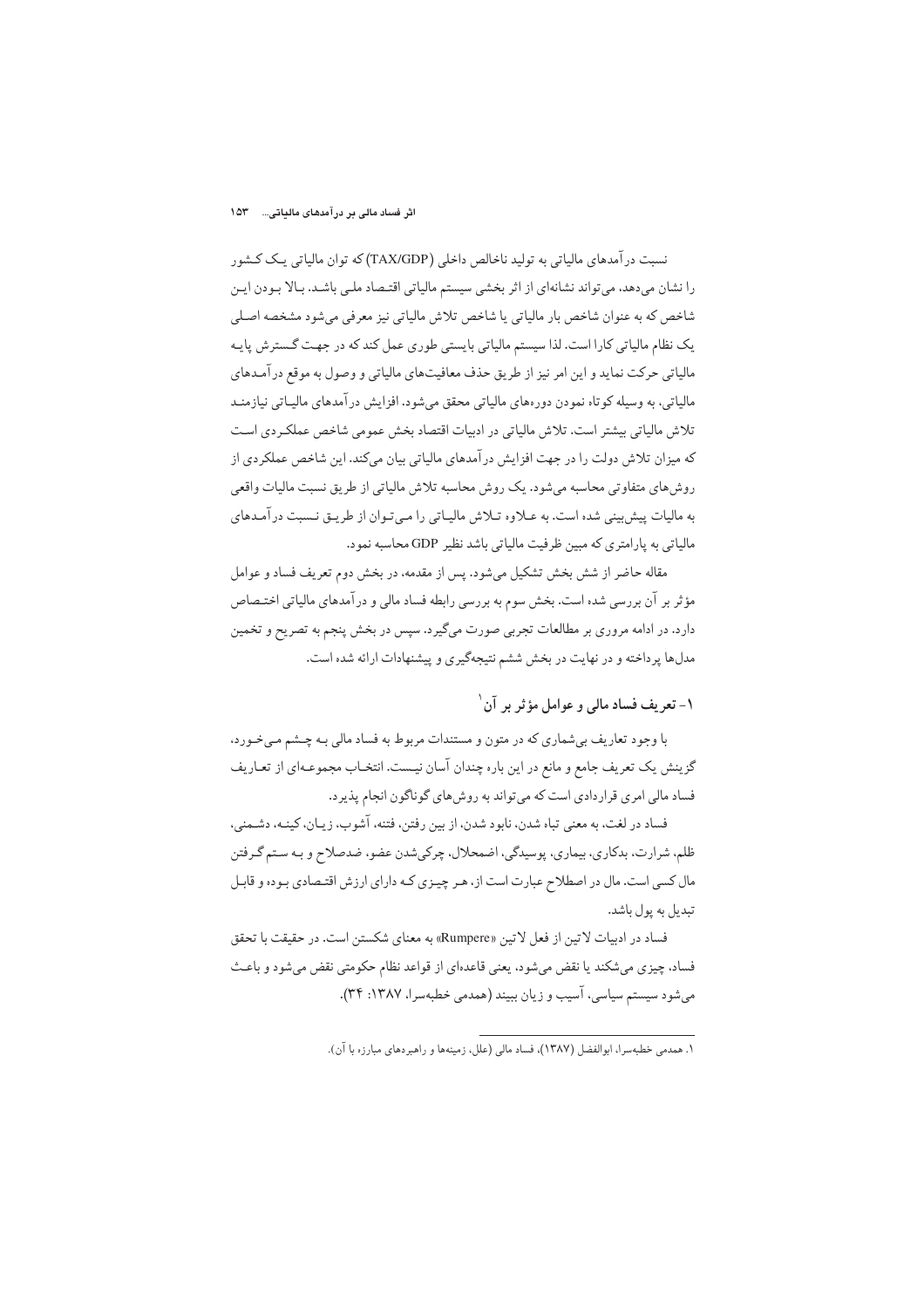برای اینکه نقض مقررات اداری، فساد تلقی شود، مقررات باید صحیح، دقیق و شفاف باشـد و در آنها ابهامی برای تعبیر و تفسیر دولتمردان وجود نداشته باشد. از آنجا که فساد مـالی و تخلفـات به صورت آشکار و علنی صورت نمیگیرند، بیشتر موارد باید از معلول یی به علت برد.

تعریف کارکردی فساد مالی که توسط بانک جهانی، سازمان بینالمللی شفافیت مالی و مراجع دیگر ارائه شده، عبارت است از: «سوء استفاده از قـدرت عمـومی بـرای کـسب منـافع خـصوصی». تعریف دیگری که توسط برخی پژوهشگران ارائه شده است، مقرر می دارد که فساد مـالی، معاملـهای بین بازیگران بخش خصوصی و دولتی است که از طریـق آن، منـابع عمـومی بـه طـور نامـشروع بـه سودها و منافع خصوصي تبديل مي شود (? :Heidenheimer & et al, 1989).

این نکته توسط رز – آکرمن ` (۱۹۷۸) نیز مورد تأکید قرار گرفته است که فساد مالی در نهـان و در رگ و پوست بخشهای عمومی و خصوصی وجود دارد.

در تعریف کلاسیک کولین نایه <sup>۲</sup> (۱۹۶۷)، فساد مـالی عبـارت اسـت: از رفتـاری کـه بـر اثـر نفع طلبي يا قدرت جويي خصوصي –اعم از شخصي، خانوادگي يـا محفلـي –كاركردهـاي متعـارف يک عامل يا سمت انتخابي يا انتصابي دولتي را منحرف ميكند.

ساموئل هانتینگتون (۱۹۶۸) یادآور شده است: وقتی فرصتهای سیاسی کمیاب باشـد و افـراد از ثروت برای دستبابی به قدرت استفاده کنند، فساد به وجود می آید و آنجا کـه فرصـتهـای اقتـصادی اندک است، اگر قدرت سیاسی برای دستیابی به ثروت به کار رود، فساد مالی اتفاق میافتد.

اصطلاح ديگري كه با عنوان فساد مالي، قرابت و سنخيت بيشتري دارد، عبارت «جرم يقـهسـفيدان» است.ادوین ساترلند <sup>۲</sup>. جامعهشناس بزرگ آمریکایی، برای اولین بـار در سـال ۱۹۳۹ مفهـوم و اصـطلاحی تحت عنوان جرم یقهسفید طرح کرد و آن را عبارت از «جرمی دانست که فـردی مرتکـب مـیشـود کـه در زمان اشتغال خويش از موقعيت اجتماعي بالا و احترام برخوردار است» (همان،١٣٨٧: ٣۶).

فساد مالی با استفاده از ابزارهای مختلفی صورت میگیرد که عمدهترین آنها سـوء اسـتفاده از قوانین و مقررات و اختیارات، کنترل بر قراردادهـای خریـد وزارتخانـههـا و دسـتگاههـای اجرایـی، کنترل بر قراردادهای سرمایهگذاری دولتی توسط کارکنان دولت میباشد.

بر نامههای مربوط به ایجاد انگیز معای مالیاتی، اعتبارات ارزان قیمت (بـا بهـر ه کـم)، ارز خــارجی بـا نرخ های ترجیحی، اعطای پارانه به تولید مواد اولیه، وام های بانکی کم بهره برای موارد خاص قیمتگذاری بر کالاهای وارداتی و صادراتی از دیگر ابزارها و فرصتهای موجود در این زمینه به شمار می آیند.

1. Rose-Ackerman<br>2. Colin Nye<br>3. Samuel Huntington<br>4. Edwin Southerland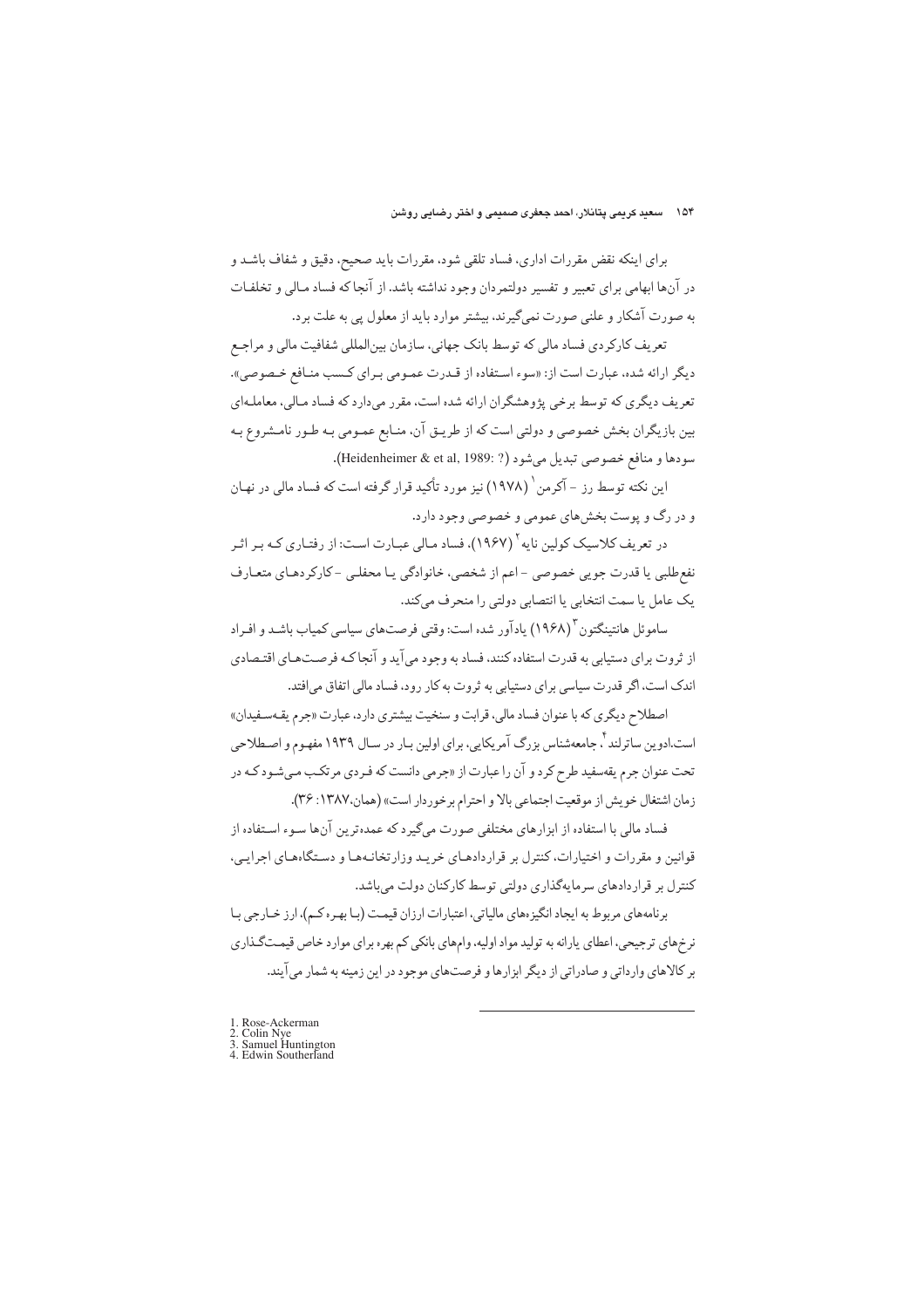١-١- عوامل مستقيم مؤثر بر فساد مالي

اصولاً فساد مالي ريشه در فعاليتهاي دولتبي دارد. بـه عبـارت ديگـر مجموعـه فعاليـتهـاي اقتصادی دولت در مواردی که با انحصار، قدرت و اختیارات دولتی همراه باشد، باعث اشباعه فساد می شود. شاید کوچکسازی حجم دولت به کاهش دامنه و عمق معضل فساد در جامعه بینجامـد. امـا مشکل اصلی در کمیت و میزان فعالیتهای اقتـصادی بخـش دولتـی نیـست، بلکـه نحـوه عملکـر د و روش فعالیتهای دولتی است که بسیار حائز اهمیت میباشد. ١-١-١- قوانين، مقررات و اختيارات دولتي

در بسیاری از کشورها، دولت با استفاده از مجموعه قوانین و مقرراتی که در اختیـار دارد امـور را اداره می کند و مردم برای بسیاری از فعالیتها بایید مجوزها و امتیازات لازم را از دولت اخیذ نمایند. وجود مقررات و اختیارات مزبور نوعی قدرت انحصاری برای مسئولان صادرکننـده مجـوز فراهم میکند که به آسانی می توانند از صدور مجوزهای لازم امتنـاع کـرده و پـا بـا دریافـت مبـالغی (رشوه) مجوزهای لازم را در اختیار متقاضیان قرار دهند.

۱-۱-۲- تصمیمگیریهای مربوط به مخارج

فساد مالي، مخارج دولتي را نيز تحت تأثير قرار مي‹هد. مثلاً با توجه به اختيارات بعضي از مسئولان بلندپایه درباره طرحهای سرمایهگذاری دولتی، سوء استفاده از مخارج مربـوط بـه این طرحها امکان پذیر است. ایـن مـسئله ضـمن کـاهش بهـرهوري مخـارج، منجـر بـه ایجـاد پروژههایی می شود که با معیارهای مورد نظر برای انتخاب سرمایهگذاری مانند تحلیل هزینه -فايده مطابقت ندارد.

## ١-١-٣- تأمين مالي احزاب

یکی از مشکلات اساسی مردمسالاری تأمین مالی فعالیت احزاب سیاسی میباشد. در صورتی که اعتبارات دولتی برای حمایت از فعالیت احزاب مهیا نباشد، به ناچار تلاش ها و فشارهایی بـرای تأمين اعتبارات اعمال مي شود.

# ١-٢- عوامل غيرمستقيم مؤثر بر فساد مالي

١-٢-١-كيفيت كار نظام ديوانسالارى

کیفیت نظامهای دیوانسالار در کشورهای مختلف متفاوت است و در برخی کشورها مشاغل دولتي، اعتبار و وجهه اجتماعي زيادي براي كاركنان به همراه دارد.

نتايج برخي از تحقيقات نشان مىدهد، به هر اندازه كـه اسـتخدام و ترفيـع كاركنـان بـر اسـاس شایسته سالاری نباشد، دامنه فساد مالی افزایش می باید.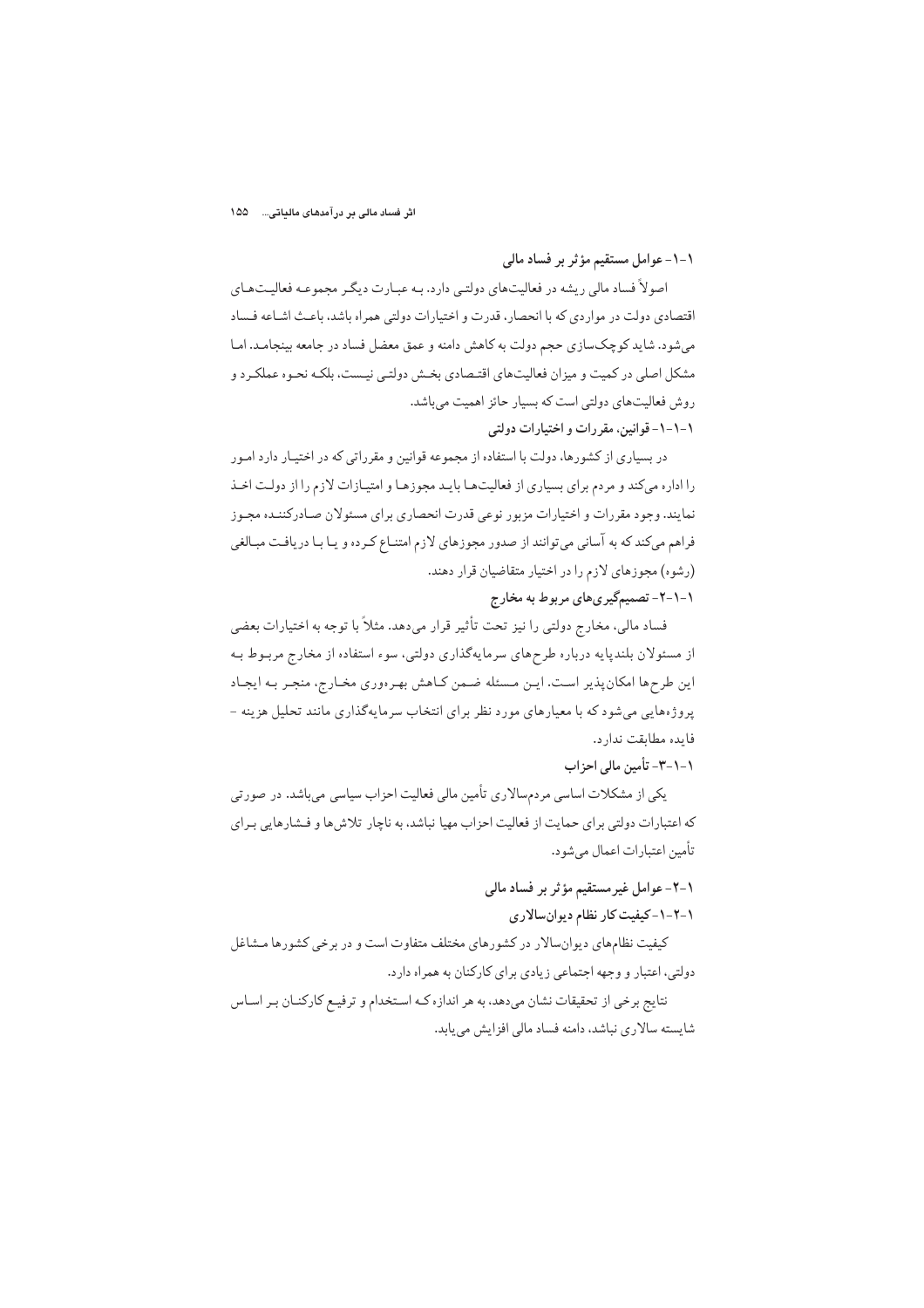## ۱-۲-۲- سطح دستمزدها در بخش دولتی

پایین بودن سطح دستمزد در بخش دولتی دیگر عامل مؤثر بـر گـسترش فـساد مـالي اسـت. بـه طوري كه نتايج مطالعات نشان مىدهد در كشورهايي كه سطح حقوق كاركنان دولت پايين است فساد، وسیع تر و عمیق تر می باشد. می توان تصور کرد که فساد مالی ناشی از حرص، طمع و یـا بـه دلیـل نیـاز باشد. اسرلایندبک <sup>۱</sup> معتقد است که کم بودن میزان فساد مال<sub>ی</sub> در سوئد، تا حدودی به این دلیل است کـه حقوق مدیران و مسئولان بلندپایه دوازده تا پانزده برابر میانگین حقوق کـارگران صـنعتی مـیباشـد. در سالهای اخیر کشورهایی مانند آرژانتین و پرو تلاش کردهاند که فساد مـالی را بـه ویـژه در حـوزههـای حساس مانند گمرک و مالیاتها با افزایش حقوق کارمندان کـاهش دهنـد، عـلاوه بـر ایـن سـعی شـده تفاوت دستمزدها را حفظ كنند تا بتوان همچنان بهترین، تواناترین و درستكارترین كارمندان را جذب كنند. در ادبيات اقتصاد نظري،اين تفكر وجـود دارد كـه بـالا بـودن سـطح دسـتمزدها موجـب كـاهش کارهای غیرقانونی و فساد مالی است، اما این امکان نیز وجـود دارد کـه بـه درخواسـت رشـوه بیـشتر از سوی افراد فاسد منحر شود، زیرا بالا بودن دستمزدها هزینبه فرصت از دست دادن شیغل را افیزایش میدهد ولی نمی تواند حرص و طمع بعضی از مسئولان را از بین ببرد. بنابراین، اگر چـه تعـداد كارهـای خلاف قانون كاهش مى يابد، اما ميزان مبالغ دريافتى به لزوم كمتر نمى شود.

١-٢-٣- مجازات و سيستم تنبيه

بر اساس مطالعه طرح کلاسیک پیشگیری از تخلفات که گریبکر<sup>۲</sup> انجام داده است، بـا فـرض دستگیری افرادی که مرتکب فساد مالی میشوند، مجازاتهای در نظر گرفتـه شـده، نقـش مهمـی در كاهش احتمال وقوع جرم دارد. به طور نظري، با فرض ثابت ماندن ساير شرايط، افزايش مجازاتها باعث كاهش فساد مالي مي شود هر چند ممكن است اين امر به درخواست رشوه بيـشتر بـراي انجـام کارهای غیرقانونی منجر شود.

۱-۲-۴- نظارتهای سازمانی

به طور کلبی مؤثرترین و کاراترین نظارتها، آن است که در درون سازمانهـا و نهادهـا وجـود داشته باشد. مدیران درستکار، با لیاقت و کارآمد، مراکز حسابرسی دقیق و قوانین شفاف مبتنبی بـر اصول اخلاقی همه می تواند از بروز تخلفات و مفاسد جلوگیری کنند.

در بسیاری از کشورها مانند سنگاپور، هنککنگ و آرژانتین کمیـسیونهـا یـا مراکـزی بـرای مبارزه با فساد تشکیل شده است. برای اینکه مراکز مزبور بتوانند به وظایف واقعی خـود بـه درسـتی عمل کنند، باید مستقل از احزاب سیاسی، مراکز قدرت و شخصیتهای بلندپایه و قدرتمند باشند.

<sup>1.</sup> Assar Lindbeck, 1997<br>2. Gary Backer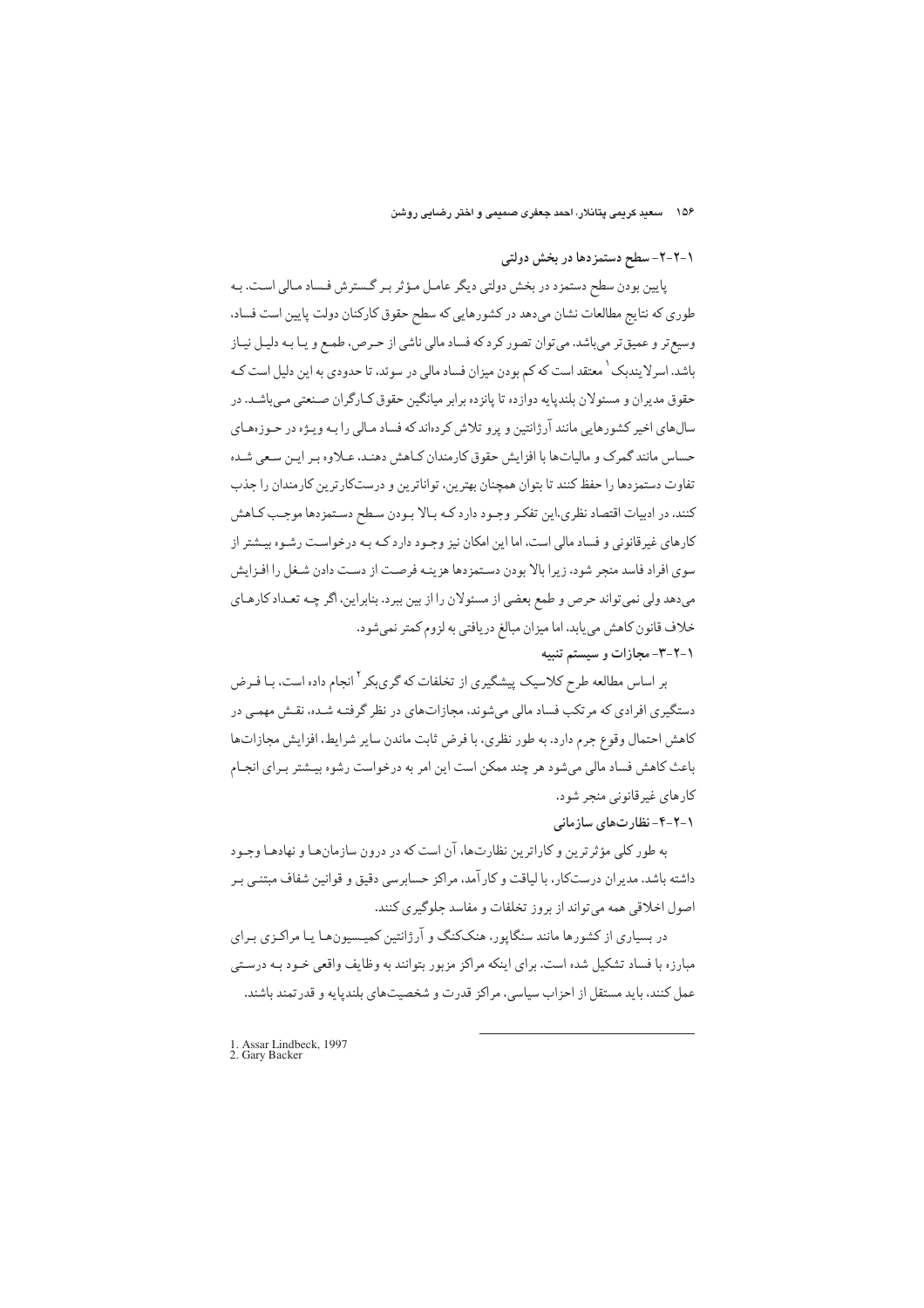## ۱-۲-۵- نبو د شفافیت در مقر رات، قوانین و روش ها

در بعضی موارد به دلیل نبود شفافیت در قوانین و مقررات و دادرسی، زمینـههـای مـساعدی برای بروز و گسترش فساد مالی فراهم میشود. برخمی مواقع قـوانین و مقـررات بـه نحـوی تنظـیم میشوند که تنها توسط حقوقدانان کارآزموده قابل درک و فهمیدن هستند. غالباً این نوع از قوانین و مقررات، زمینهساز بروز فساد به شمار می آیند.

۰-۳- شاخص های انداز هگیر ی فساد

شاخص های منتخب اندازهگیری فساد مالی در پژوهش حاضر دو شاخص درک فساد (CPI) و کنترل فساد (CCI) میباشند که در ادامه به توضیح آنها پرداخته میشود. ۰-۳-۱-شاخص درک با تصور از فساد (CPI)

شاخص درک یا تصور فساد (CPI) یکی از متداولترین شاخصهای اندازهگیری فساد مـالی است که در مطالعات و پژوهش ها مورد استفاده قرار میگیرد. این شاخص، همانطور کـه از عنـوان آن مشخص است بر ذهنیت و تصور افراد از فساد مبتنی است و این ذهنیتها و تصورات مبی توانید با واقعیات مربوط به فساد و خود فساد تفاوت داشته باشد.بنابراین بایید توجیه داشت کیه شیاخص مورد نظر یک شاخص کامل و دور از اشکال نمیباشد. این شاخص یک شاخص ترکیبی میباشد ک کشورها را بر حسب درجه فساد موجود در میان مقامات اداری و سیاستمداران رتبهبندی میکنـد. این شاخص بر مبنای دادههایی در ارتباط با فساد که توسط آمـارگیری از کارآفرینـان و کارشناسـان برجسته در سازمانهای مختلف انجام میگیرد، محاسبه میشود. این شاخص مـنعکس کننـده نظـرات کارآفرینان و تحلیلگران در سراسر جهان میباشد که شامل افرادی در درون کشور مورد ارزیابی نیز می باشد. شاخص درک فساد بر روی فساد در بخش عمومی (شامل دولت) متمرکز شده است و فساد را سوء استفاده بخش عمومي و دستگاههاي دولتـي از منـافع افـراد جامعـه تعريـف مـينمايـد. آمارگیریهایی که برای تهیه این شاخص انجام میگیرد سؤالاتی را در رابطه با سوء استفاده قـدرت دستگاههای دولتی و عمومی از منافع خصوصی مردم مورد پرسش قرار میدهد. این سؤالات به طور مثال، در رابطه با دریافت رشوه توسط دستگاههای دولتی میباشد. نظرسنجیهـا، همـه مـوارد فـساد مدیریت و فساد سیاسی کوچک و بزرگ را شامل میشود. بسیار مشکل است که این شـاخص را بـر مبنای دادههایی به طور مثال نظیر تعداد متهمان در دادگاهها، در کشورهای مختلف با هم مقایسه کرد چراکه این دادهها نمی تواند مقایسه دقیقی در این کشورها به دست دهد که در آن صورت فقط موارد فسادي كه شناسايي و در دادگاهها مطرح شده است را نشان مىدهند. به اين دليل تنها روش مقايسه

1. Corruption Perception Index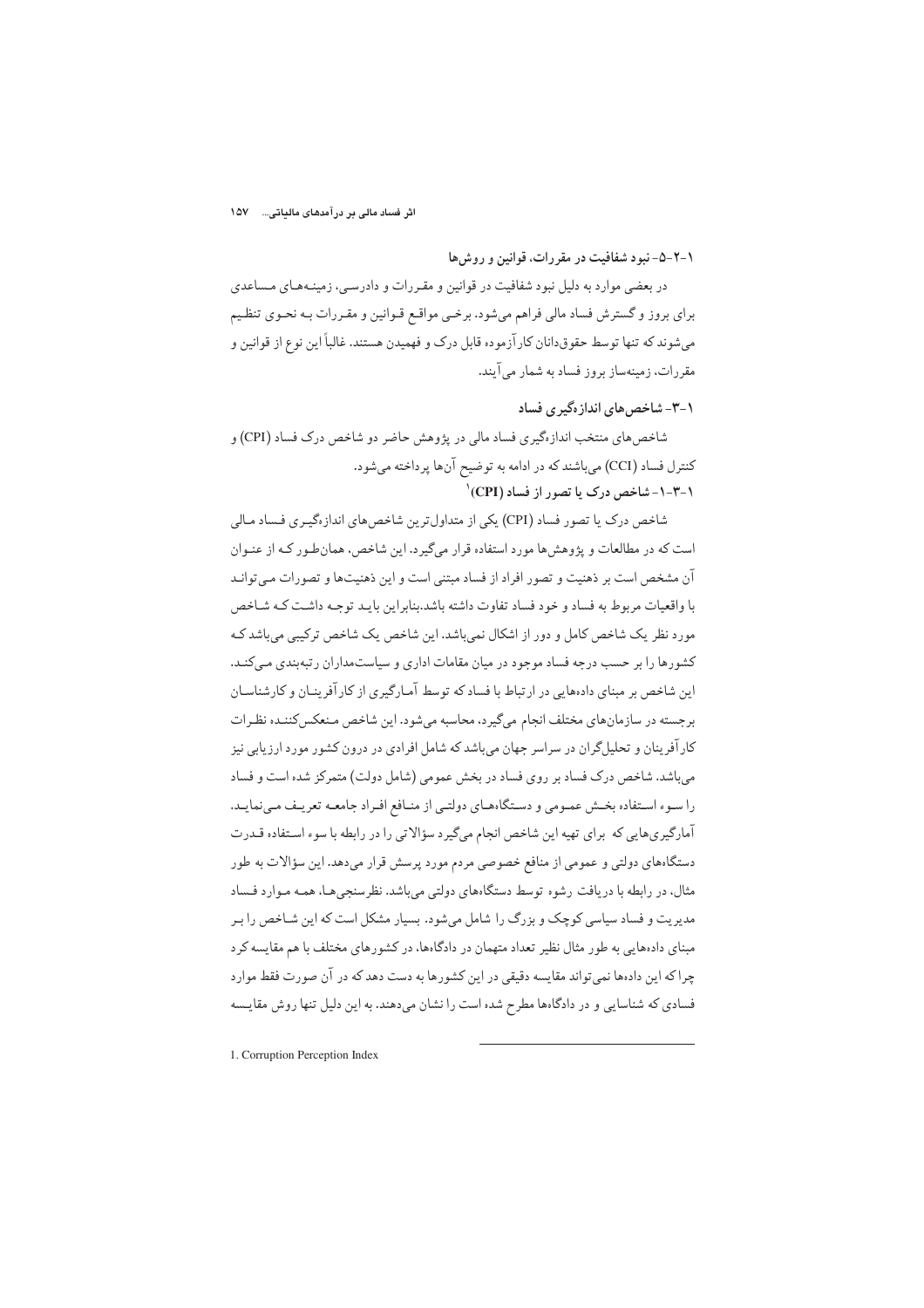فساد در کشورها بر مبنای تجربه افرادی است که در کشورها با واقعیتهای فساد مواجـه شـدهانـد. میباشد. درجه اعتبار این شاخص در کشورها متفاوت میباشد و این بستگی به تعداد منـابع اطـلاع موجود در هر کشور جهت ارزیابی فساد دارد.

شاخص درک فساد اولین بار توسط سازمان بینالمللی شفافیت در سال ۱۹۹۵ منتـشر گردیـد که در واقع طرف عرضه فساد را نـشان مـى دهـد. مقـدار عـددى ايـن شـاخص (CPI) بـين • تـا ١٠ میباشد. کاهش مقدار شاخص به مفهوم افزایش سطح فساد و افـزایش آن بـه معنـی کـاهش فـساد است. بنابراین عدد صفر نشاندهنده حداکثر فساد و عدد ۱۰ بیانگر حداقل فساد میباشد.

تقسیم بندی کشورها بر اساس امتیاز شاخص فساد به صورت زیر می باشد:

کاملاً فاسد: کشورهای با متوسط امتیاز ۳٬۹۹ و کمتر؛

تا حدودی فاسد: کشورهای با متوسط امتیاز ۴ تا ۵،۹۹:

تا حدودی عاری از فساد: کشورهای با متوسط امتیاز ۶ تا ۷٬۹۹

عاری از فساد: کشورهای با متوسط ۸ و بالاتر.

تغییرات عدد شاخص (CPI) در هر کشور ممکن است فقط ناشبی از تغییـرات شـاخص درک فساد نباشد بلکه به علت تغییر در نمونهگیری و روش انجام محاسبه باشد.

تعداد ۱۴ منبع اطلاع، که از دوازده منبع اطلاع مستقل سرچشمه می گیرد برای تهیه این شاخص مورد استفاده قرار گرفته است. انتخاب و اعتبار منابع اطلاع توسط یک کمیته بـه نـام (كميته راهبري شاخص شفافيت بين|لمللي) ` تعيـين مـيگـردد. ممكـن اسـت هنگـام محاسـبه شاخص در هر سال منابع اطلاعاتي جديدي اضافه و يا حذف شود و يا برخي از پاسخ دهندگان تغییر و نظرات متفاوتی را اظهار نمایند. هر چند، بسیار غیرمحتمل است که نمره یک کشور در فاصله کوتاهی تغییر نماید چرا که مبارزه با فساد به طور معمول نمیتواند به سرعت انجام گیرد ضمن آنکه برای هر کشور این شاخص بر مبنای دادههای بیـشتر از یکـسال محاسـبه مـی شـود (مركز تحقيقات استراتژيک، ١٣٨٧).

۲-۲-۲- شاخص کنتر ل فساد (CCI)

شاخص کنترل فساد، دومین شاخصی است که در مطالعه حاضر جهت تعیین ابعاد فیساد میورد توجیه قرار میگیرد. این شاخص به عنوان یکی از شـش مؤلفـه ارزیـابی حکمرانـی خـوب مطـرح مـیباشـد. ایـن شاخص که هر ساله توسط بانک جهانی منتشر میشود، بر اساس یـک مقیـاس از ۲.۵- (بیـشترین فـساد) تا ۲،۵ (کمترین فساد) می باشد. این شاخص نسبت به شاخص هیای دیگیر فساد گستر دوتیر بوده و

<sup>1.</sup> Transparency International Index Steering Committee<br>2. Control of Corruption Index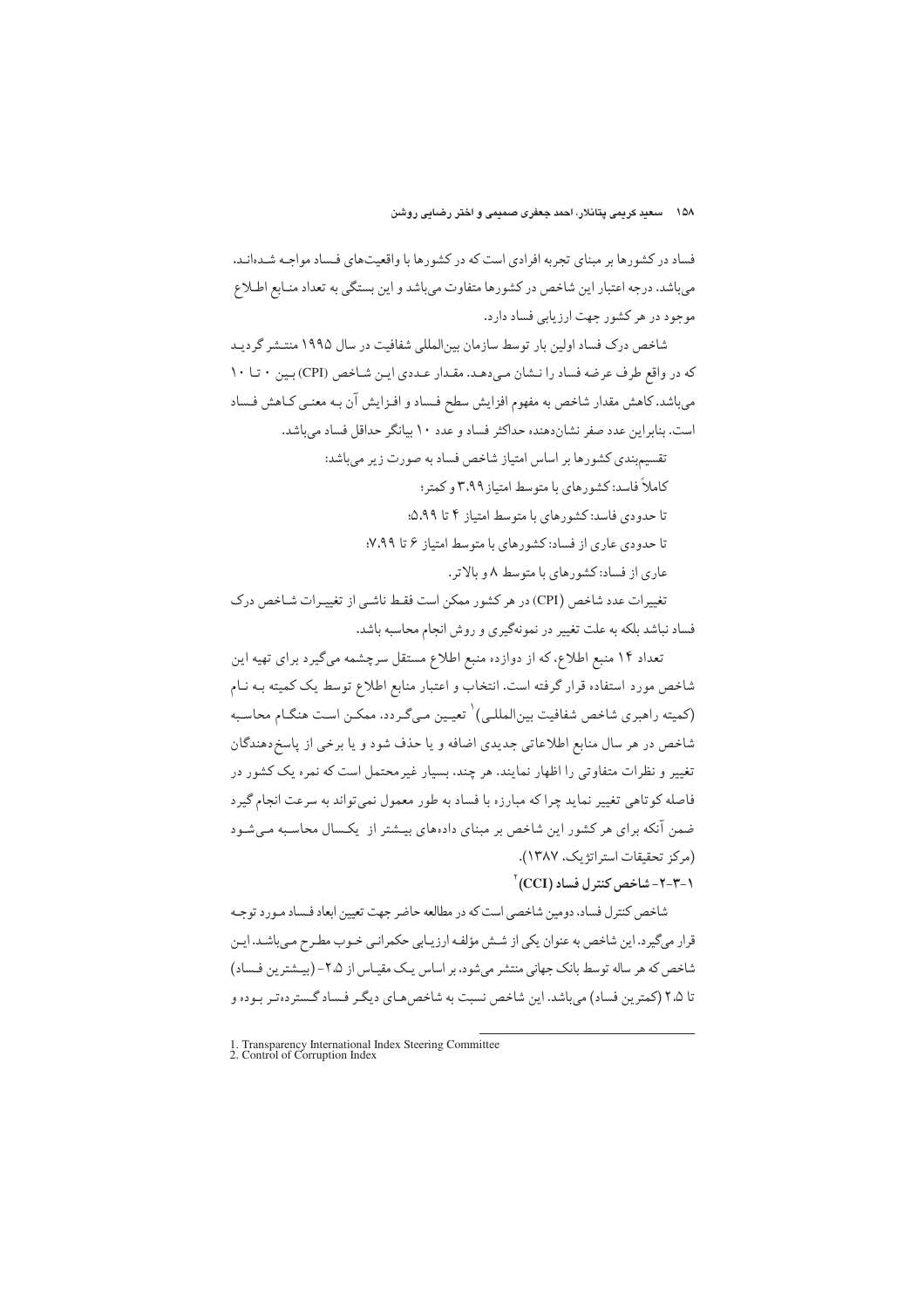#### اش فساد مالی بر درآمدهای مالیاتی… ۱۵۹

اطلاعات این شاخص که بیشتر در زمینـه توسـعه و تجـارت مـی باشـد، نـسبت بـه بقیـه شـاخص هـا دامنه وسیع تری دارد. شاخص کنترل فساد نیز همانند شاخص درک فساد یک شاخص ترکیبی بوده و منابع و سازمانهای به کـار رفتـه در محاسـبه آن شـبیه شـاخص درک فـساد و بـر پایـه تـصورات ذهنی می باشد. این شاخص برای ۲۱۳ کشور و منطقه برای سال های ۱۹۹۶- ۱۹۹۸- ۲۰۰۰-۲۰۰۲ - ۲۰۰۶ - ۲۰۰۸ در دسترس می باشد و توسط پژوهشگران بانک جهانی کـافمن، کـرای و زویدو -لوباتون' (۱۹۹۹) گر دآوری شده است. این شاخص دارای توزیع نرمال با میانگین صفر و انحراف معیار یک در هر دوره است. رتبهبندی کشورها بر اساس شاخص کنترل فساد از یک تا صد میباشد که هر چه به مقدار صد نزدیک شویم از سطح فساد در کشورها کاسته مـیشـود. ایـن شاخص بر اساس یک سری سؤالات متنوع طراحی شده و منابع به کار رفته در آن شاخص بیشتر در زمینه منافع حاصل از تجارت است که از نقاط ضعف این شاخص میباشد. واریانس شـاخص مذکور نیز نشانگر چگونگی پراکندگی نظرات افراد و مقامات دولتی است، اهمیت زیادی دارد. باید توجه داشت که این شاخص مانند شاخص های دیگری از فساد مالی که توسط مؤسساتی از قبیل سازمان بین|لمللی شفافیت مالی منتشر میشود، برداشت مردم و مقامات دولتی کـشورها را از فساد مالی واقعی منعکس میکند. به عنوان مثال در سال ۲۰۰۶ کمترین سطح فساد را فنلانـد با امتیاز صد و بیشترین سطح فساد را سومالی با امتیاز صفر را در بین کشورهای جهـان بـه خـود اختصاص دادهاند. باید متذکر شد که میـزان کنتـرل فـساد بـه کـارایی دسـتگاه قـضایی و عملکـرد سیستم جرایم بستگی دارد و وجود نهادهای ناظر بر ادارههای مالیاتی و نحوه انتخاب بازرسی از عوامل مؤثر بر كنترل فساد مي باشد<sup>٢</sup>.

## ۲– رابطه بین فساد مالی و در آمدهای مالیاتی

فساد مالی از طریق کانالهای متعددی در آمدهای مالیاتی دولت را تحت تأثیر قرار میدهد که در این بخش از مقاله به تشریح آن پرداخته میشود.

فساد مالی، عوامل مهم تعیینکننده رشد اقتصادی را به صورت منفی تحت تأثیر قرار میدهد. به طوري كه با كاهش حجم سرمايهگذاري داخلي و همچنين سرمايهگذاريهاي مستقيم خارجي، سهم نسبی کل سرمایهگذاریها را در تولید ناخالص داخلی کاهش می دهـد کـه حاصـل آن در بلندمـدت، رشد اقتصادی پایین تر و کسب در آمدهای مالیاتی کمتر برای دولتها میباشد. از طرف دیگر فساد مالي موجب افزايش كسرى مالي دولت، سوق دادن استعدادها به فعاليتهاي غير توليـدي، كــاهش

<sup>1.</sup> Kaufmann, Kraay & Zoido-Lobatong ۲. مطالب مربوط به شاخص کنترل فساد ترجمه شده از سایت (www.opml.co.uk) میباشد.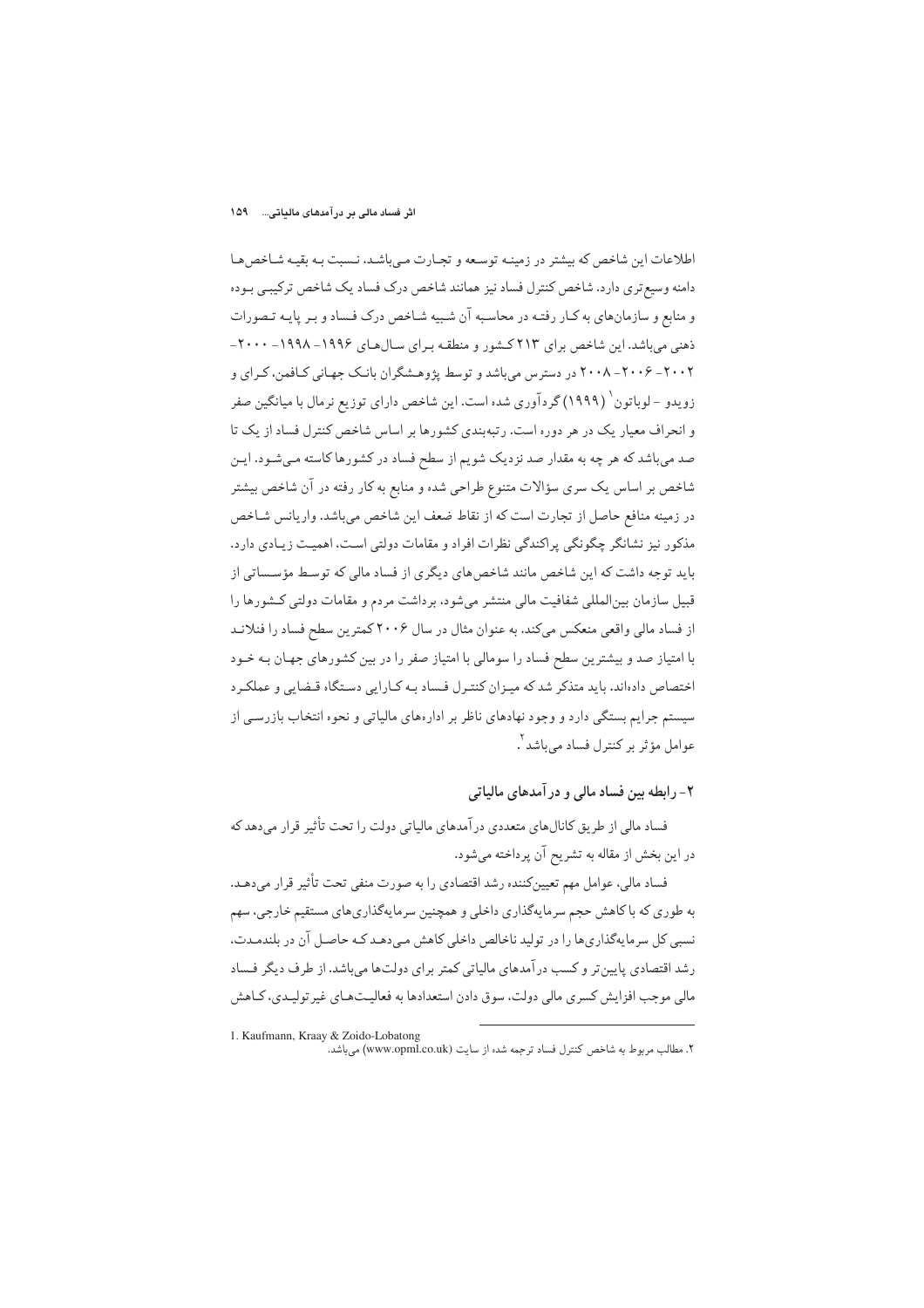بازدهی زیر ساختهای اقتصادی و کاهش بازدهی سرمایهگذاریهای بخش خصوصی می شـود کـه نتیجه آن در بلندمدت به صورت رشد اقتـصادی کمتـر و درآمـدهای مالیـاتی کمتـر ظـاهر مـیشـود (Tanzi, 1997: 5-7)

فساد مالي با تحميل مخارج سنگين، ثبات اقتصادي را مختل ميسازد. اين موضوع بر اثر بروز فساد در سازمان مالیاتی و گمرک از راه بدهی ایجاد شده به دلیل عدم بررسی دقیـق وزارتخانـهمـا و سازمانهای مالی و بانکهای مرکزی، از طریق عقد قراردادهای مناقصه با افرادی که بالاترین رشوه را پرداخت میکنند، تغییر ترکیب مخارج دولت و نیز ضعف کنترل و نظارت بر مخارج دولت پدیـد می آید. بدهیهای سنگین ممکن است از راه طرحهای سرمایهگذاری فیل سفید <sup>۱</sup> به وجود آید کـه در اصل ناشی از رشوه است. همچنین ضمانت بدهی<sup>۲</sup> و کسری بودجه و تورم پیش بینی نـشده ناشـی از فساد مالی در معاملات دولتی ثبات کـلان اقتـصادی را تهدیـد کـرده و کلاهبـرداری،هـای صـورت گرفته منجر به از دست رفتن اعتماد پس اندازکننـدگان، سـرمايهگـذاران در بازارهـاي ارز مـيشـود. همچنین فساد، عایدی مالیات راکاهش داده و باعث فقر و نابرابری توزیـع درآمـد و افـزایش فـرار مالياتي در جامعه مي شود (ميدري و خيرخواهان، ١٣٨١: ۴٩) و (264-264 Mauro, 1998: 264).

فساد را می توان نیرویی دانست که بازارهای کارآمد را به سه طریق تضعیف میکند: بـه مثابـه یک مالیات، به مثابه یک مانع ورود و بالاخره تضعیف مشروعیت و توانایی دولت در ارائه نهادهای پشتیبان بازار. فساد یک نوع مالیات است که انتخاب بین فعالیتها را منحرف میسازد و بازدهی سرمایهگذاریهای عمومی و خصوصی را کاهش میدهد اما فساد بدتر از مالیات است چون درآمدها به خزانه دولت واريز نمي شوند تـا صـرف فعاليـتهـاي مفيـد اجتمـاعي گردنـد. افـزون بـر ايـنهـا، غیرقانونی بودن فساد، عدم اطمینان بالایی در این نوع مالیات ستانی نسبت به انواع مرسوم مالیـات به وجود میآورد و باعث هزینهزایی بیشتر آن میشود. یک بررسی نشان داد که یک درصد افـزایش در رشوه پرداختی توسط بنگاهها با سه درصد کاهش در رشد بنگاه مـرتبط اسـت در حـالی کـه یـک درصد افزایش مالیات ستانی از بنگاه فقط حدود یک درصد از رشد بنگاه را کاهش مبیدهـد. بـدین ترتیب، بنگاهها حاضر به پرداخت مالیات رسمی بسیار بالایی هستند، مشروط به اینکه فساد از بین برود (ميدري و خير خواهان، ١٣٨٣: ۴۶٢).

فساد مالی از طریق رشـد اقتـصاد غیررسـمی درآمـدهای مالیـاتی را کـاهش مـیدهـد (جانسون، کافمن و زویـدو -لوبـاتون (۱۹۹۸). بنگـاهعـای اقتـصادی بـه دليـل کاغـذبازی زيـاد و

2. Debt Guarantees

۱. اصطلاح فیل سفید (White Elephant) به طرحهای سرمایه گذاری پرهزینه که تنهـا بـرای برخـی شخـصیتهـای سیاسی قدرتمند منفعت دارد، اطلاق میشود.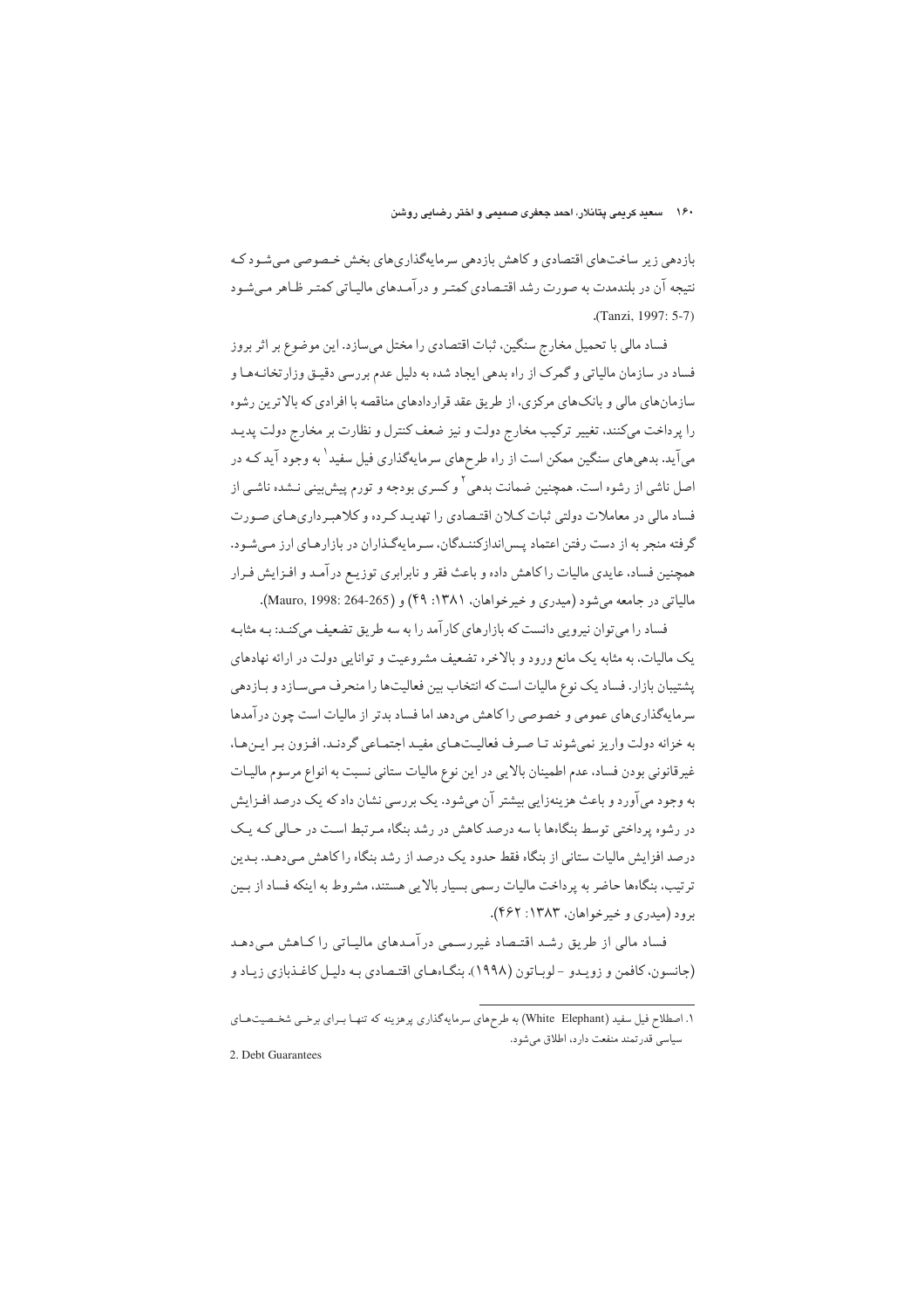#### اثر فساد مالی بر درآمدهای مالیاتی… ۱۶۱

افزونهجویی همراه با آن در اقتصاد رسـمی، بـه سـمت اقتـصاد غیررسـمی و پرداخـت کمتـر مالیـات حرکت میکنند. بنابراین در آمد مالیاتی کمتر، با تأمین کمتر کالاهای عمومی اساسی و رفاه اجتماعی مثل حاكميت قانون، افزايش حجم اقتصاد غيررسمي و آسيب ديدن منابع مالي عمومي همـراه اسـت. تانزی (۱۹۹۸)، تأکید دارد که اگر فساد با فرار مالیاتی، معافیتهـای نامناسـب مالیـاتی یـا سـاختار ضعيف اجرايي ماليات همراه باشد، موجب كاهش در آمـدهاي ماليـاتي مـيشـود. همچنـين تقاضـا و عرضهٔ فساد به ترتیب با ایجاد سیستم مالیاتی پیچیده و قوانین افراطی برای مأموران مالیاتی تـشدید مىشود (Imam & Jacobs, 2007: 6).

فساد به جهت ايجاد نااطميناني علاوه بر فشار مالياتي، نسبت به ماليـات معمـولي هزينـه برتـر اسـت (Wei, 1997: 5-6). با وجود فساد، اغلب تاجران. اگاهند که بايد رشوه را قبـل از اينکـه فعاليـت اقتـصادي صورت بگیرد پرداخت کنند. علاوه براین تاجران نسبت به گیرنده رشوه نااطمینانی دارند زیرا ممکن است گیرنده رشوه معامله را ناتمام رهاكند بنـابراین. تـاجران. فـساد را یـك نـوع مالیـات دانـسته و نااطمینـانی تاجران نسبت به رشوهگیرنده و مالیات، انگیزه سرمایهگذاری خصوصی راکاهش خواهد داد.

طبق الگو تجارت، علت فساد در امور مالیاتی، بیشتر به روند کاری سیستم مالیاتی برمیگردد. بدین شکل که طولانی بودن مراحل اجرایی مالیات باعث تعامل بیشتر مالیاتدهنده با مأمور مالیاتی شده و احتمال فساد را افزایش میدهد. بر اساس شواهد تجربـی در سـال (۱۹۹۵–۱۹۹۴) در هنـد، بیشتر فرار مالیاتی در تعاملهایی که میان مالیاتدهندگان و مأموران مالیاتی صورت میگیـرد، رخ میدهد. همچنین هنگامی که مردم به این باور برسـند کـه مالیـاتهـای پرداختـی آنهـا بـه خـدمات عمومی مناسب منجر نمیشود، انگیزه عدم پرداخت مالیات در آنها قویتر شده و این امر منجـر بـه فساد مالی بیشتر میشود (Hanousek & Palda , 2004: 237).

بررسیها نشان میدهد که مأموران مالیاتی منافع حاصل ازدریافت رشوه را بـا ضـرر از دسـت دادن شغل ناشي ازدريافت رشوه ميسنجند و اگر ضرر از دست دادن شغل از منافع حاصل از رشـوه بیشتر باشد، از گرفتن رشوه اجتناب میكند (Besley & Mclaren, 1993: 133-134).

وجود فرار مالیاتی و حضور فساد در میان مقامات دولتی پدیدههای اجتماعی هستند کـه اثر فراگیر آنها، درآمد مالیاتی راکاهش داده و آسـیب جـدی بـه رشـد اقتـصادی مـی٫سـاند (Rose-Ackerman, 1975 & 1978). بنابراين فرار مالياتي و فساد اثرات مضر و مخربـي روي سيـستم و در آمد مالیاتی به جا میگذارند. همچنین فـساد مـالی باعـث مـیشـود تـا بـار مالیـاتی مودیـانی کـه تـوان پرداخت رشوه را دارند کاهش يابد و مميـزين ماليـاتي اغلـب بـا مراجعـه بـه موديـان ماليـاتي کـم در آمـد. مالياتها را وصول كنند. اين اصل، بي طرفي سيستم مالياتي را تضعيف مي كند (Tanzi, 1997: 15-16).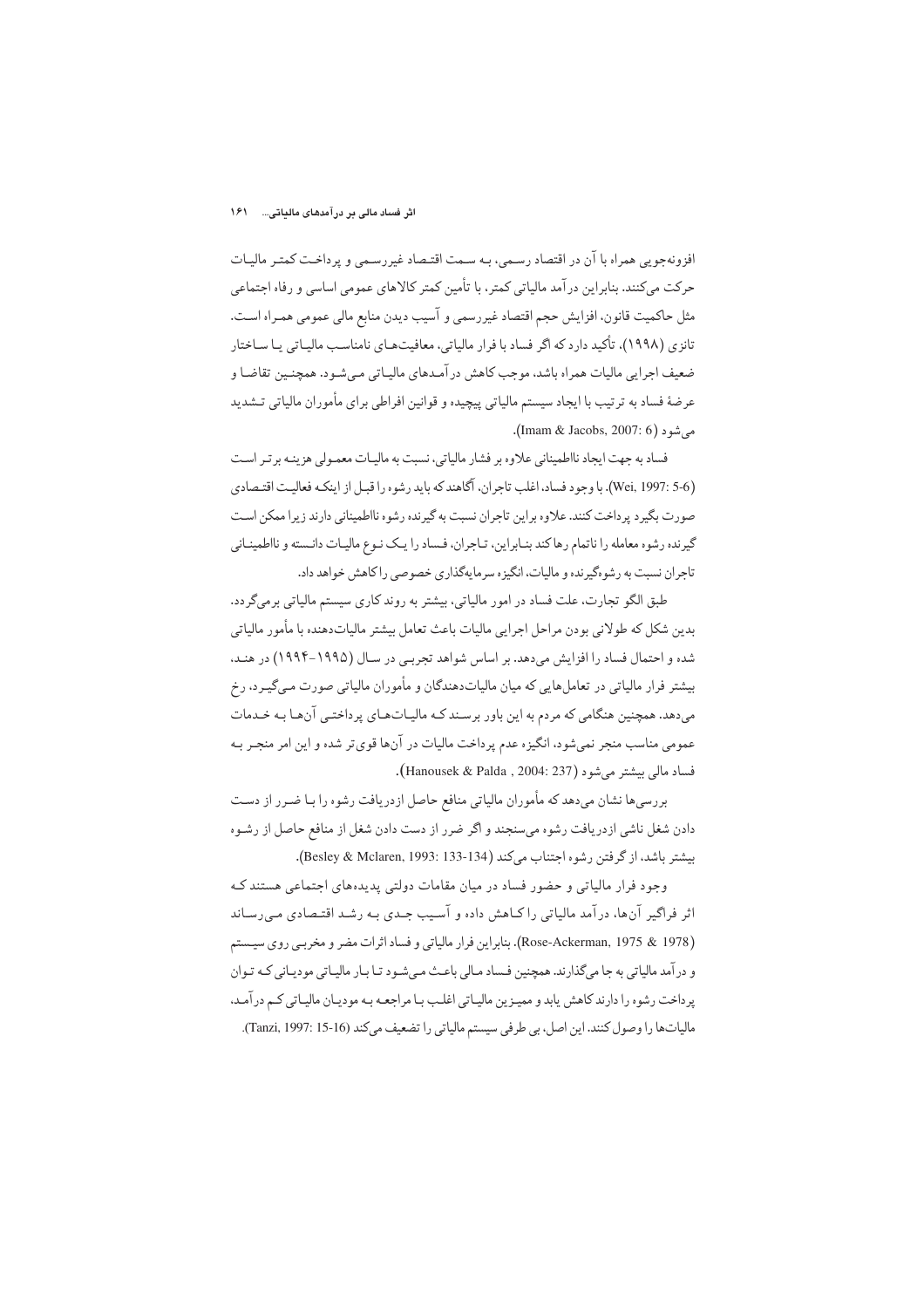۱۶۲ سعید کریمی پتانلار، احمد جعفری صمیمی و اختر رضایی روشن

۳-مروری بر پیشینه تحقیق

ويتو تانزي ( (١٩٩٨)، در مقالهاي تحت عنـوان «فـساد پيرامـون جهـان بـه مطالعـه نظـري علـتهـا» ، نتیجهها و عملکردهای اصلاحی فساد اشاره میکند. وی نشان میدهد که فساد در آمد مالیـاتی دولـت را تحـت تأثیر قرار میدهد و بر متغیرهـای سـرمایهگـذاری، رشـد اقتـصادی و دسـتمزدها اثـر منفـی دارد و همچنـین بـا افزایش هزینههای عمومی به کـسری بودجـه و کـاهش سـطح رفـاه عمـوم منجـر مـیشـود. وی معتقـد اسـت شفافسازی مالیاتها و اصلاح ساختاری اجرای مالیاتی می تواند اثرات منفی فساد را تا حدودی تقلیل دهد.

گـورا دانـشور<sup>۲</sup> (۱۹۹۸)، در بررسـی خـود بـا اسـتفاده از دادههـای تـابلویی، بـه مطالعـه آثـار سیاست هـای اقتـصادی و فـساد بـر سـهم نـسبی مالیـات در تولیـد ناخـالص داخلـی پرداختـه اسـت (TAX/GDP). نتایج مطالعه وی کـه شـامل ٣٩کـشور آفریقـایی طـی سـال۱۹۸۵ تـا ۱۹۹۶ میباشد، نشان میدهد که در پـی افـزایش در آمـد، کـاهش سـهم نـسببی بخـش کـشاورزي از توليـد. افزایش درجه باز بودن اقتصاد، کاهش تورم، اصلاح ساختار سیاسی و کاهش فساد، بـر سـهم نـسبي ماليات در توليد ناخالص داخلي افزوده مي شود.

تانزی و داوودی (۲۰۰۰)، با استفاده از دادههای آماری نـود کـشور طـی سـالهـای (۱۹۹۷-۱۸۸۰)، به بررسی اثر فساد بر درآمدهای مالیاتی و غیرمالیاتی با کاربرد دادههای تلفیقی پرداختند. نتایج مؤید آن است که فساد اثر منفی و معنـاداری بـر درآمـد مالیـاتی دارد و ایـن نتیجـه شامل درآمد غیرمالیاتی نمے شـود. همچنـین اثـر منفـی فـساد بـر مالیـاتهـای مـستقیم نـسبت بـه مالياتهاي غيرمستقيم بيشتر مىباشد.

دلمونـت و پاپـاگنى (٢٠٠١)، بـا اسـتفاده از دادههـاى تركيبـى و روش حـداقل مربعـات دو مرحلهای (2SLS)<sup>۲</sup> در دوره زمانی ۱۹۶۳–۱۹۹۱ به بررسی فساد، مخارج دولتی و رشـد اقتـصادی در بیست منطقه ایتالیا می پردازد. نتایج مطالعه حاکی از آن است که فـساد بـا تـأثیر بـر قیـد بودجـه دولت موجب کاهش در آمد دریافتی دولت و در نهایت کاهش رشـد اقتـصادی مـیشـود. بـر اسـاس بافتههای این پیژوهش، فیساد از دو طریبق پیر رشید اقتیصادی اثیر منفی می گیذار د: ۱-از طریبق سرمايهگذاري خصوصي؛ ٢- از طريق هزينهها. در اين مطالعه اعمال جريمههـاي قـانوني بـه منظـور كاهش فساد يبشنهاد شده است.

ا بر تو و آلم ۲۰۰۱)، در پژوهشي تحت عنوان «فساد، وضع ماليات بهينه و رشد»، بـه مطالعه نظری اثر فساد بر ترکیب بهینه مالیات بر درآمد و مالیات بر مصرف پرداختهاند. آنها

<sup>1.</sup> Vito Tanzi

<sup>2.</sup> Ghuro Dhaneshwar<br>3. Del Monte Alfredo & Evasmo Papagni

<sup>4.</sup> Two Stage Least Square<br>5. A Barreto Raul and James ALM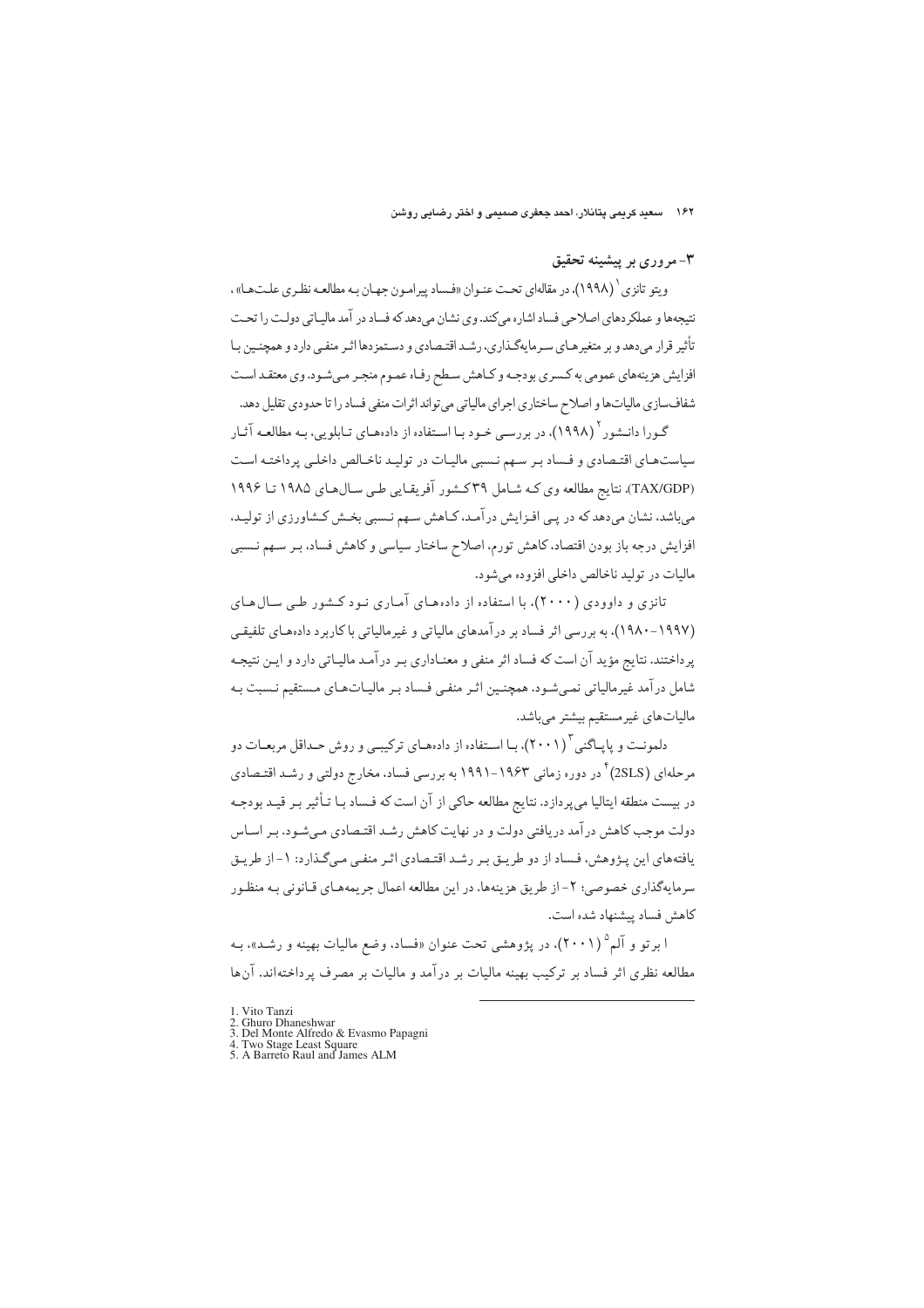با استفاده از الگوی رشد نئوکلاسیک نشان دادهاند که در کشورهایی کـه فـساد گـسترده اسـت بیشتر بر مالیات بر مصرف تکیه میشود تا مالیات بـر درآمـد. همچنـین، بزرگتـر شـدن انـدازه دولت با فساد بیشتر همراه است.

فیسمن و سونسون (۲۰۰۲)، با استفاده از دادههای آماری ۲۴۳ بنگـاه فعـال در ۱۴ صنعت مختلف در کشور اوگاندا طی سالهای ۱۹۹۵–۱۹۹۷ به بررسی اثر فساد بر رشد تولید بنگارها بر داختند. نتایج حاصل از روش جد اقل مربعات معمولی (ols)<sup>۲</sup> نشان می دهد که فساد باعث کاهش رشد تولید بنگاهها می شود که این امر در بلندمدت موجب کاهش درآمد مالیـاتی ده لت خواهد شد.

هو آنگ (۲۰۰۲)، در مقالهای با استفاده از شش شاخص فساد به بررسی رابطه فساد و در آمـد دولت می پر دازد. در این مطالعه با کباربرد دادههای تلفیقی، بیرای تعبدادی از کشورهای در حبال توسعه در دو دوره ۱۹۸۰–۱۹۸۵ و ۱۹۹۰–۱۹۹۵ نتایج زیر استخراج شده است: ۱- اگر فساد با فرار مالیاتی، ساختار ضعیف مالیاتی و معافیتهـای نامناسـب مالیـاتی همـراه شـود موجـب کـاهش درآمد دولت میشود.٢- سطح فساد بیشتر، سهم مالیـات بـر تجـارت را افـزایش مـیدهـد.٣- بـین شاخص های گوناگون فساد و نسبت در آمد مالیاتی به تولید ناخالص داخلبی رابطـه مثبـت و معنـادار وجود دارد و با افزایش فساد این سهم کاهش می یابد.

ایمام و جاکوبس ٔ (۲۰۰۷)، در مطالعهای با استفاده از روش دادههای تابلویی بر پایـه سیـستم گشتاور تعمیمیافته(GMM) <sup>۵</sup> به بررسی اثر فساد بر درآمدهای مالیاتی در دوازده کـشور در منطقـه خاور میانه طی دوره ۱۹۹۰–۲۰۰۳ پرداختند. شاخص فساد در ایـن پـژوهش از مؤسسه راهنمـای ریسک بینالمللی استخراج شده که بین صفر تا شش میباشد. نتایج حـاکی از آن اسـت، مالیـات بـر تجارت و مالیات بر در آمد اشخاص در مقایسه با سـایر مالیـاتهـا بیـشتر تحـت تـأثیر منفـی فـساد هستند، همچنین مالیـاتهـای مـستقیم در مقایـسه بـا مالیـاتهـای غیرمـستقیم نـسبت بـه فـساد عکس العمل شدیدتری را نشان مے دهند.

میراسییچ و همکاران ۲۰۰۷)، در مقالهای تحت عنـوان «آیـا عایـدی، در آمـد مالیـاتی را در کشورهای در حال توسعه کاهش می،دهد؟» به بررسی اثر فساد بر درآمد مالیاتی دولت در ۶۵کشور در حال توسعه با استفاده از دادههای آماری سالهای ۱۹۹۰ تا ۲۰۰۴ به روش یانل پرداختند. نتایج

- 2. Ordinary Least Square
- 3. Hwang Jinyoung
- 4. Imam & Jacobs 5. Generalized Method of Moments
- 6. Meyer-Spasche Jonna, Ludovica Gambaro and Ashikur Rahman

<sup>1.</sup> Fisman. R & Svensson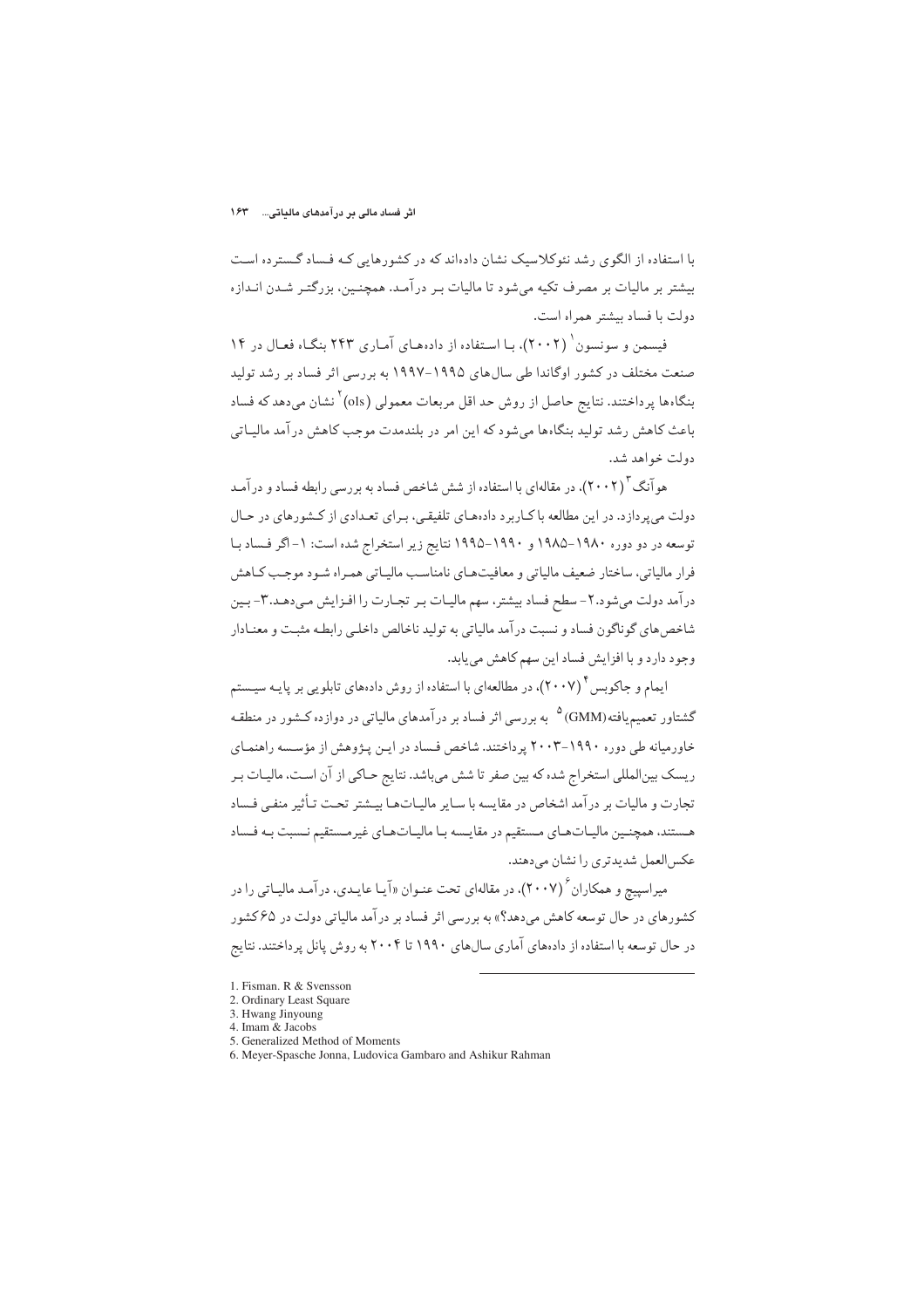آنها منعکس میکند که یک رابطه مثبت معنیدار بین این دو متغیر وجـود دارد. آنهـا همچنـین بـا استفاده از میانگین شاخص های حکمرانی در سال های ۱۹۹۶–۲۰۰۵ نـشان دادنـد کـه رابطـه میـان شاخص فساد و مالیات بر کالاها و خدمات و مالیات بر سود مثبت می باشد. همچنین ار تباط فساد با مالیات بر تجارت معکوس میباشد. کشورهایی که بر تجارتشان نرخهای مالیاتی بالا تعیین میکنند به دلیل ساختار ضعیف اجرایی، فساد بیشتری دارند.

ب د و همکساران (۲۰۰۷)، در پژوهسشه، سا اسستفاده از شساخص تسلاش مالیساتی (TAX/GDP)، به بررسی اختلاف میان کشورهای در حـال توسـعه و کـشورهای پـر درآمـد آمریکای لاتین، بر پایه اطلاعات پانل نامتوازن<sup>۲</sup> پرداختند. در این مطالعه از میانگین شاخص کنترل فساد که محاسبات پژوهشگران، کافمن، کری و ماستروزی<sup>۳</sup> میباشد، استفاده شده است. نتـايج پــژوهش در دوره زمــاني ۱۹۹۰-۱۹۹۹ و بــا اســتفاده از روش حــداقل مربعــات دو مرحلهای، اثر منفی فساد را بر شاخص تلاش مالیاتی تأیید میکند و نتایج گواه این می باشد که کشورهای با درآمد بالا از طریق بهبود در ساختار حکمرانی، سهم درآمدهای مالیاتی به تولیـد ناخالص داخلي را افزايش دادهاند.

سعید مهدوی (۲۰۰۸)، در تحقیقی تحت عنوان «سطح و ترکیب درآمد مالیاتی در کشورهای در حال توسعه» به بررسی رابطه بین اجزاء در آمدهای مالیـاتی بـا شـاخص گاسـتل <sup>۴</sup>کـه شاخـصی از آزادیهای مدنی میباشد و در این پژوهش معرف شـاخص فـساد مـیباشـد. پرداختـه اسـت. دامنـه شاخص گاستل بین ١ تا ٧ میباشد كه مقدار هفت حداقل فساد و یک حداكثر فساد را نشان میدهد. در این مطالعه با استفاده از اطلاعات پانل نامتوازن برای ۴۳ کشور طی سال های ۱۹۷۳-۲۰۰۲ بـه روش گشتاور تعمیمیافته، ارتباط مثبت میـان نـسبت درآمـد مالیـاتی بـه تولیـد ناخـالص داخلـی و شاخص فساد به تأييد رسيده است و پيشنهاداتي در جهت بهبود ساختار مالياتي ارائه شده است.

۴- تصريح و تخمين مدل

با توجه به ادبیات موضوع و مطالعات تجربی به عمل آمده، از جملـه مطالعـه تـانزی<sup>0</sup> (٢٠٠٠) در این مقاله دو الگو برای بررسی اثر فساد مالی بر درآمدهای مالیاتی ارائه شده است.

در الگــو اول، شــاخص بــار ماليــاتي (TAX/GDP) تــابعي از شــش متغيــر مــستقل در نظــر گر فته شده است:

1. Bird Richard M. & et al. 2. Unbalanced Panel<br>
3. Kaufmann, Kraay, Mastruzzi 4. Gastil Index 5. Tanzi & Zee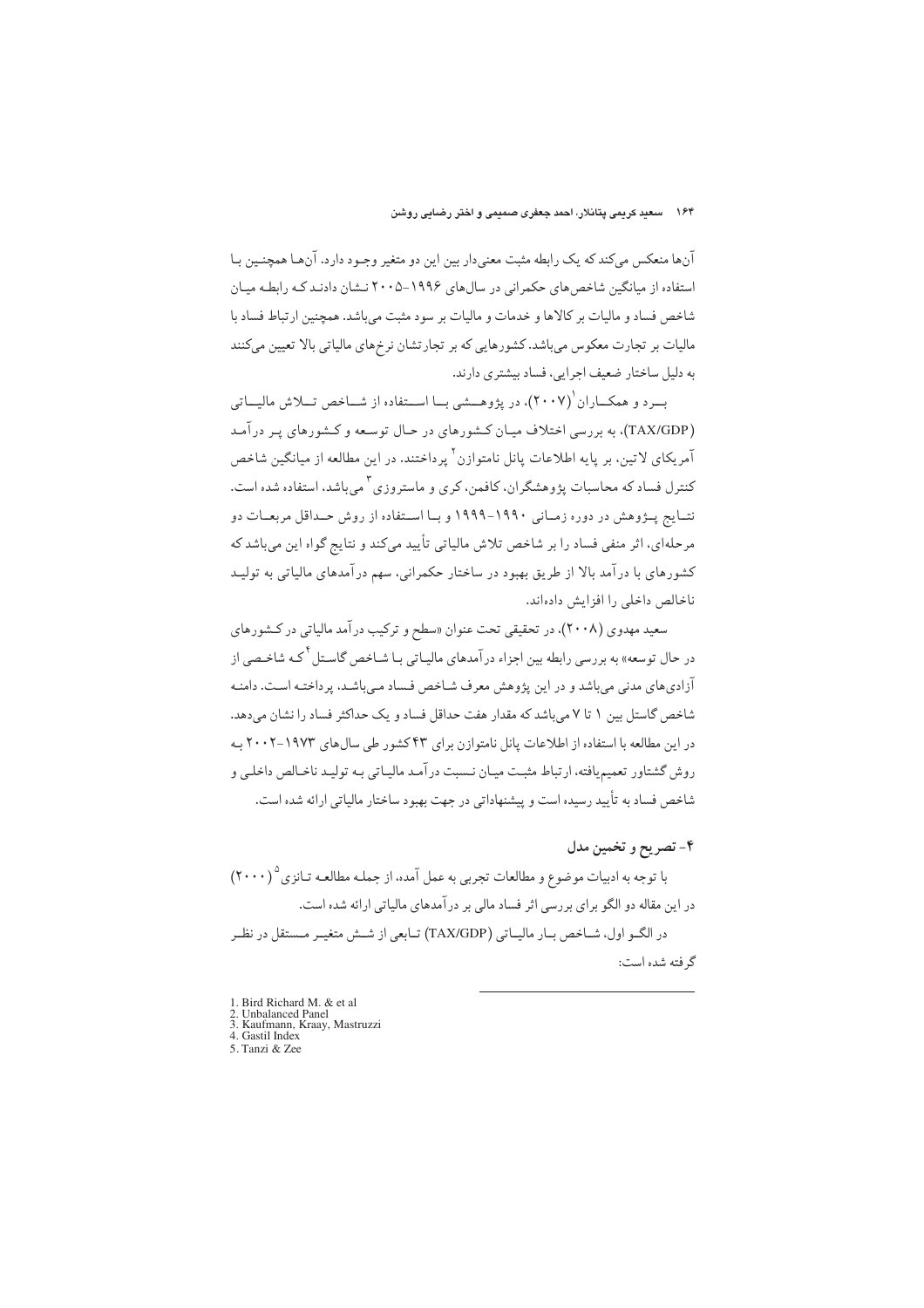اثر فساد مالی بر درآمدهای مالیاتی… ۱۶۵

$$
\frac{TAX_{it}}{GDP_{it}} = \alpha_0 + \alpha_1 \; CPI + \alpha_2 Y_{it} + \alpha_3 AGR_{it}
$$
\n
$$
+ \alpha_4 IND_{it} + \alpha_5 open_{it} + \alpha_6 p_{it} + \varepsilon_{it}
$$
\n
$$
+ \alpha_4 IND_{it} + \alpha_5 open_{it} + \alpha_6 p_{it} + \varepsilon_{it}
$$
\n
$$
\sum_{i=1}^{TAX_{it}} \text{sum}_{it} \text{sum}_{it} \text{sum}_{it} \text{sum}_{it} \text{sum}_{it} \text{sum}_{it} \text{sum}_{it} \text{sum}_{it} \text{sum}_{it} \text{sum}_{it} \text{sum}_{it} \text{sum}_{it} \text{sum}_{it} \text{sum}_{it} \text{sum}_{it} \text{sum}_{it} \text{sum}_{it} \text{sum}_{it} \text{sum}_{it} \text{sum}_{it} \text{sum}_{it} \text{sum}_{it} \text{sum}_{it} \text{sum}_{it} \text{sum}_{it} \text{sum}_{it} \text{sum}_{it} \text{sum}_{it} \text{sum}_{it} \text{sum}_{it} \text{sum}_{it} \text{sum}_{it} \text{sum}_{it} \text{sum}_{it} \text{sum}_{it} \text{sum}_{it} \text{sum}_{it} \text{sum}_{it} \text{sum}_{it} \text{sum}_{it} \text{sum}_{it} \text{sum}_{it} \text{sum}_{it} \text{sum}_{it} \text{sum}_{it} \text{sum}_{it} \text{sum}_{it} \text{sum}_{it} \text{sum}_{it} \text{sum}_{it} \text{sum}_{it} \text{sum}_{it} \text{sum}_{it} \text{sum}_{it} \text{sum}_{it} \text{sum}_{it} \text{sum}_{it} \text{sum}_{it} \text{sum}_{it} \text{sum}_{it} \text{sum}_{it} \text{sum}_{it} \text{sum}_{it} \text{sum}_{it} \text{sum}_{it} \text{sum}_{it} \text{sum}_{it} \text{sum}_{it} \text{sum}_{it} \text{sum}_{it} \text{sum}_{it} \text{sum}_{it} \text{sum}_{it} \text{sum}_{it} \text{sum}_{it} \text{sum}_{it} \text{sum}_{it} \text{sum}_{it} \text{sum}_{it} \text{sum}_{it} \text{sum}_{it} \text{sum}_{it} \text{sum}_{it} \text{sum}_{it} \text{sum}_{it} \text{sum}_{it} \text{
$$

الگوی مورد استفاده جهت بررسی ارتباط شـاخص کنتـرل فـساد( CCI ) و نـسبت درآمـدهای مالیاتی به تولید ناخالص داخلی به صورت زیر می باشد:

$$
\frac{TAX_{it}}{GDP_{it}} = \alpha_i + \alpha_1 CCI + \alpha_2 Y_{it} + \alpha_3 AGR_{it}
$$
  
+  $\alpha_4 IND_{it} + \alpha_5 open_{it} + \alpha_6 p_{it} + \varepsilon_{it}$  (7)

در این الگو CCI شاخص کنترل فساد میباشد و سایر متغیرها همانند متغیرهای معرفی شـده الگوی(۱) هستند.

در پژوهش حاضر از اطلاعات آماری ۲۷ کشور<sup>\</sup> در حال توسعه بر اسـاس دادههـای تـابلویی طی سال های ۲۰۰۲-۲۰۰۶ استفاده شده است و اطلاعات مربوط به متغیرهای مالیاتی به تولید ناخالص داخلي و متغيرهاي توضيحي توليد سرانه، درجه باز بودن اقتصاد، تورم ساليانه، سـهم ارزش افزوده بخش کشاورزی در تولید ناخالص داخلی و مجموع سهم نسبی ارزش افزوده بخش صـنعت و خـدمات در توليـد ناخـالص داخلـي از طريـق شـاخص توسـعه جهـاني \ (WDI) ٢٠٠٨، محاسـبه و استخراج شده است. انتخاب کشورهای مورد بررسی براساس حـداکثر اطلاعـات آمـاری موجـود در دوره مورد مطالعه بوده است. دادههای مربوط به دو شاخص درک فساد و کنترل فـساد بـه ترتیـب از سازمان بینالمللی شفافیت "(TI) و گزارش فساد بانک جهـانی ٔ ۲۰۰۸، (WBC)، مـیباشـد.در ایـن يژوهش، جهت بر آورد الگوها از نرم افزارهاي Eviews۶ و Excel استفاده شده است.

١. بلغارستان، كامبوج، شيلي، كلمبيا، كرواتي، مصر، السالوادور، گوآتمـالا، مجارسـتان، هنـد، ايـران، قزاقـستان، لاتويا، موريتوس، مولدوا، مراكش، نيكاراگوئه، پاكستان، فيليپين، لهستان، اسلونى، سريلانكا، تــونس، اوگانــدا، اوکراین، اروگوئه، زامبیا.

<sup>2.</sup> World Development Indicaters<br>3. Transparency International<br>4. World Bank Control of Corruption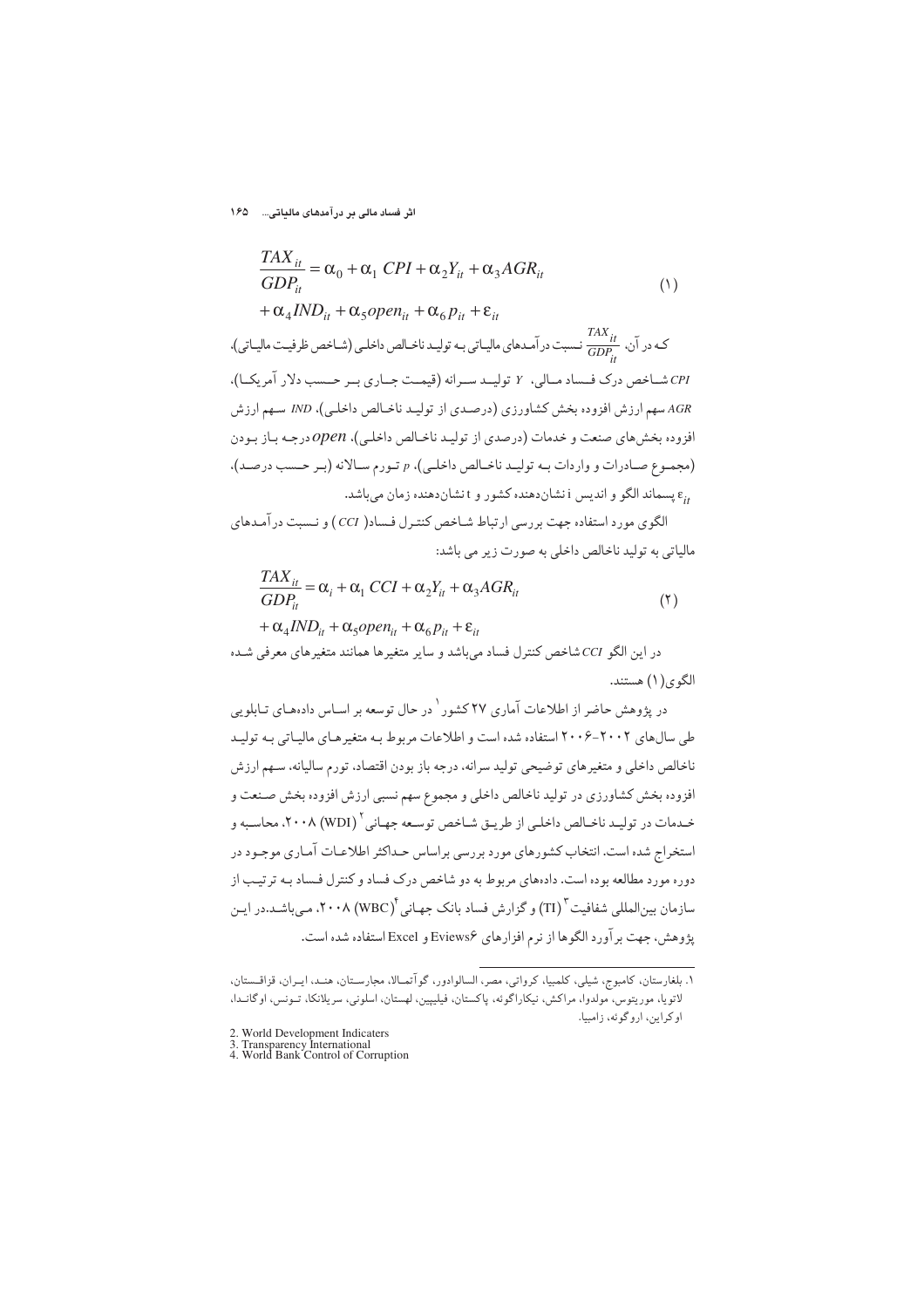۱۶۶ – سعید کریمی پتانلار، احمد جعفری صمیمی و اختر رضایی روشن

## ۴-۱-آزمون مانایی (ایستایی)

در این پژوهش به منظور بررسی مانایی متغیرهای مورد مطالعـه در الگـو مـورد نظـر، از آزمون ریشه واحد دیکی فولر تعمیم،یافته<sup>۱</sup> استفاده شده است. نتـایج آزمـون ADF بـر حـسب ضابطه شوارز<sup>۲</sup> نشان میدهد که همـه متغیرهـا بـه جـزء متغیـر تولیـد سـرانه پـس از یـک بـار تفاضلگیـري در حالـت عـدم وجـود عـرض از مبـدأ و رونـد زمـاني (همگرايـي مطلـق)، پايـا میباشند. همچنین متغیر تولید سرانه با دو بار تفاضل گیـری در حالـت همگرایـی مطلـق پایـا میشود. نتایج آزمون دیکی فولر تعمیمیافته برای متغیرهای مورد نظردر جـدول شـماره (۱) منعکس میباشد.

| درجه همگرایی | آماره ديكي- فولر تعميم يافته           | متغيرها                                                                      |  |  |  |  |  |  |
|--------------|----------------------------------------|------------------------------------------------------------------------------|--|--|--|--|--|--|
| I(1)         | $-6.05$                                | نسبت درآمدهاي مالياتي به توليد ناخالص داخلي                                  |  |  |  |  |  |  |
| I(1)         | $\times -5.70$<br>$\times\times$ -6.89 | شاخص درک فساد× و شاخص کنترل فساد××                                           |  |  |  |  |  |  |
| I(1)         | $-6.3$                                 | سهم ارزش افـزوده بخـش كـشاورزي (درصـدي از توليـد<br>ناخالص داخلي)            |  |  |  |  |  |  |
| I(1)         | $-6.006$                               | مجموع سهم ارزش افزوده بخشرهاي صنعت و خـدمات<br>(درصدي از توليد ناخالص داخلي) |  |  |  |  |  |  |
| I(2)         | $-5.47$                                | تولید ناخالص داخلی سرانه (دلار)                                              |  |  |  |  |  |  |
| I(1)         | $-4.12$                                | درجه باز بودن                                                                |  |  |  |  |  |  |
| I(1)         | $-6.78$                                | تورم (درصد سالانه)                                                           |  |  |  |  |  |  |

| جدول (١): نتايج مربوط به آزمون ريشه واحد ديكي فولر تعميم يافته |  |
|----------------------------------------------------------------|--|
| در حالت عدم وجود عرض از مبدأ و روند                            |  |

منبع: يافتههاى محقق با استفاده از نرم افزار Eviews6

## ۴-۲- بر آورد مدل

به منظور تشخیص نـوع بـرآورد الگوهـا (روش حـداقل مربعـات معمـولي يـا روش دادهمـاي .<br>تلفيقي) آزمون ليمر (آمارهF) ٌ به كار مي رود و از طريق همين آماره F به وجود يا عدم وجود عرض از مبدأ جداگانه برای هر یک از این کشورها پی میبریم.

1. Augmented Dicky Fuller<br>2. Schwarz

$$
3. \text{F=}\frac{\frac{(RRSS-URSS)}{(N-1)}}{\frac{URSS}{(NT-N-K)}} \sim F[(N-1),(NT-N-K)]
$$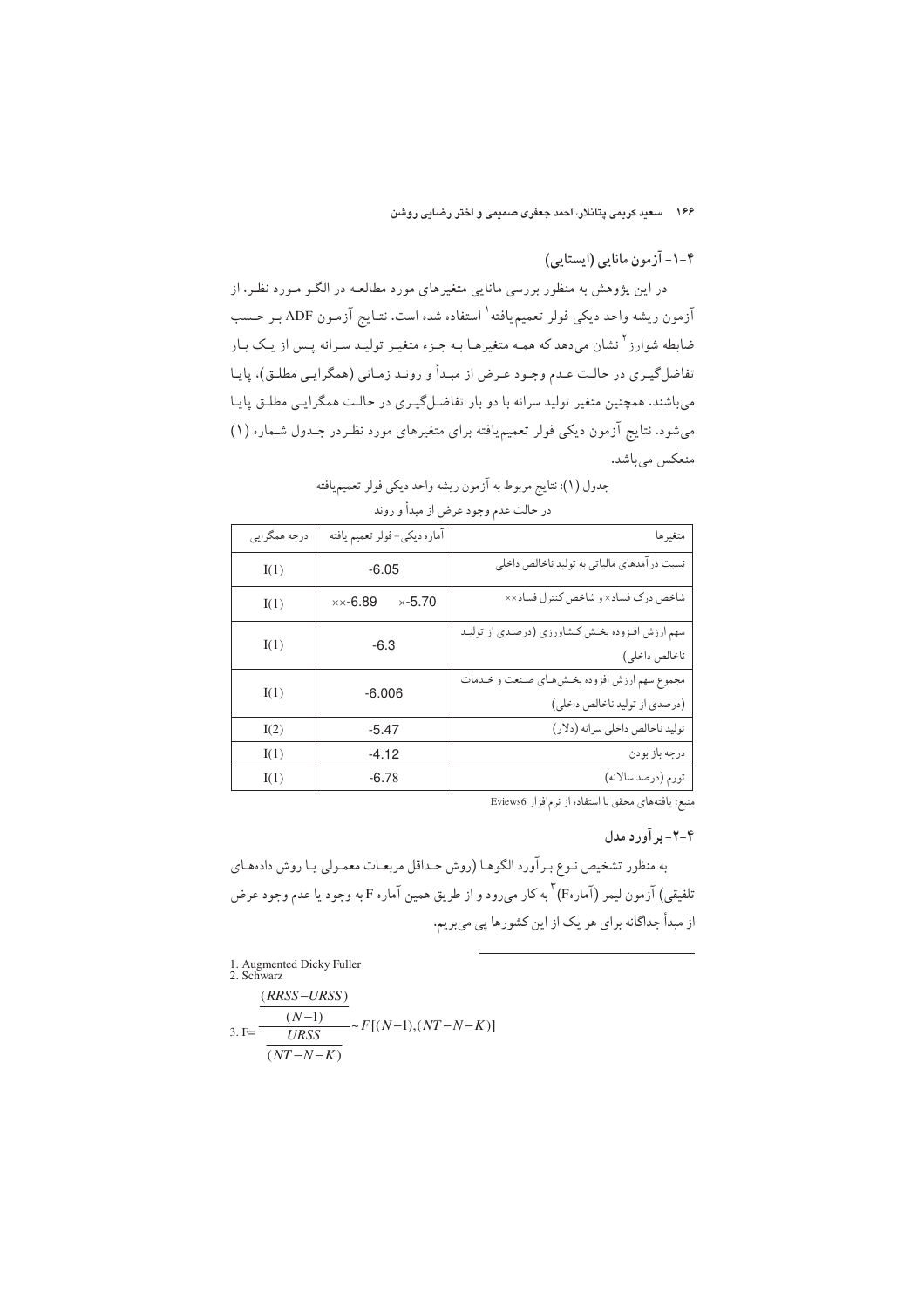سپس، برای آزمون اینکه الگو با بهرهگیری از روش اثرات ثابت یا تصادفی برآورد گردد، از آزمون هاسمن ْ استفاده میشود. نتایج حاصل از تخمین مدلها در جدول شـماره (۲) نـشان داده شده است. به طوري كـه مـشاهده مـي شـود در الگـو اول و دوم مقـدار آمـاره F بـه ترتيـب برابـر ۱۱۰٬۹۹ و ۴۷٬۴۶ میباشد که از مقدار آماره F جـدول بیـشتر بـوده، در نتیجـه فرضـیه صـفر رد می شود و نمی توان از روش OLS (حداقل مربعات تلفیقی) برای بر آورد الگوها استفاده نمـود و مدلهای پانل دیتا از روش ترکیبی انتخاب می شود. همچنین مقدار آماره کیای دو محاسبه شده آزمون هاسمن، برای هر دو مدل برابر صفر میباشد که بر این اساس، فرض صفر مبتنی بر انتخاب مدل اثرات تصادفي<sup>۲</sup> تأييد ميگر دد.

| الگو(۲)                          |                                                    | الگو(١)      |                                       | متغيرها                                          |                                                                             |
|----------------------------------|----------------------------------------------------|--------------|---------------------------------------|--------------------------------------------------|-----------------------------------------------------------------------------|
| آماره t                          |                                                    | ضرايب        | آمارهt                                | ضر ایب                                           |                                                                             |
| $\lambda99$<br>19.79.            |                                                    | <b>A.9VE</b> | 16.106                                | عرض از مبدأ                                      |                                                                             |
| 9.540                            | $\cdot \cdot$ $\vee \vee \vee \vee \vee \vee$      |              | ۴٫۴۴۱                                 | .919V <sub>x</sub>                               | شاخص درک فساد× و شاخص کنترل فساد××                                          |
| $-\mathfrak{f}\cdot\mathfrak{f}$ | $- \cdot \cdot \cdot \mathsf{Y} \wedge \mathsf{Y}$ |              | $-Y, Y -$                             | $-0.510$                                         | سهم ارزش افزوده بخش كشاورزي<br>(درصدي از توليد ناخالص داخلي)                |
| $-\mathsf{r} \wedge \mathsf{r}$  | $\dots$ ۴۴۵                                        |              | $-\mathsf{Y}.\wedge \vartriangle$     | $- \cdot \cdot \cdot$ $\uparrow \uparrow \wedge$ | مجموع سهم ارزش افزوده بخش هاى صنعت و خدمات<br>(درصدی از تولید ناخالص داخلی) |
| $\Lambda$ . $\Lambda$ Y          | $\cdots$ 10                                        |              | $\setminus \setminus \setminus \cdot$ | $\cdots$                                         | توليد ناخالص داخلي سرانه (دلار)                                             |
| ۴٫۴۱۶                            | 4.077                                              |              | <b>7.4YY</b>                          | $\mathbf{r} \cdot \mathbf{r}$                    | درجه باز بودن                                                               |
| 9.801                            | $\cdots$ 9 $\Lambda$ $\Delta$                      |              | <b>V.000</b>                          | .1.9                                             | تورم (درصد سالانه)                                                          |
| 10.79                            |                                                    | 15.01        |                                       | معنا داري كل رگرسيون (آمارهF)                    |                                                                             |
| .79.                             |                                                    | .799         |                                       | ضريب تعيين تعديل شده                             |                                                                             |
| $\lambda$ / $\lambda$            |                                                    | 1.181        |                                       | آماره دوربين -واتسون                             |                                                                             |
| 47.49                            |                                                    | 11.99        |                                       | آماره F (آزمون ليمر)                             |                                                                             |
| $\rightarrow$                    |                                                    | $\bullet$ .  |                                       | آماره كاي- دو(آزمون هاسمن)                       |                                                                             |

جدول (٢): نتايج برآورد الگوهاي شماره ١ و ٢ به روش اثرات تصادفي

منبع: محاسبات محقق با استفاده از نرم افزار Eviews ۶

1. H=  $(b_{_s}$   $B_{_s}){(M_{_1}-M_{_0})}^{-1}(b_{_s}-B_{_s})$   $\approx$   $x^2(r)$ 2. Random Effect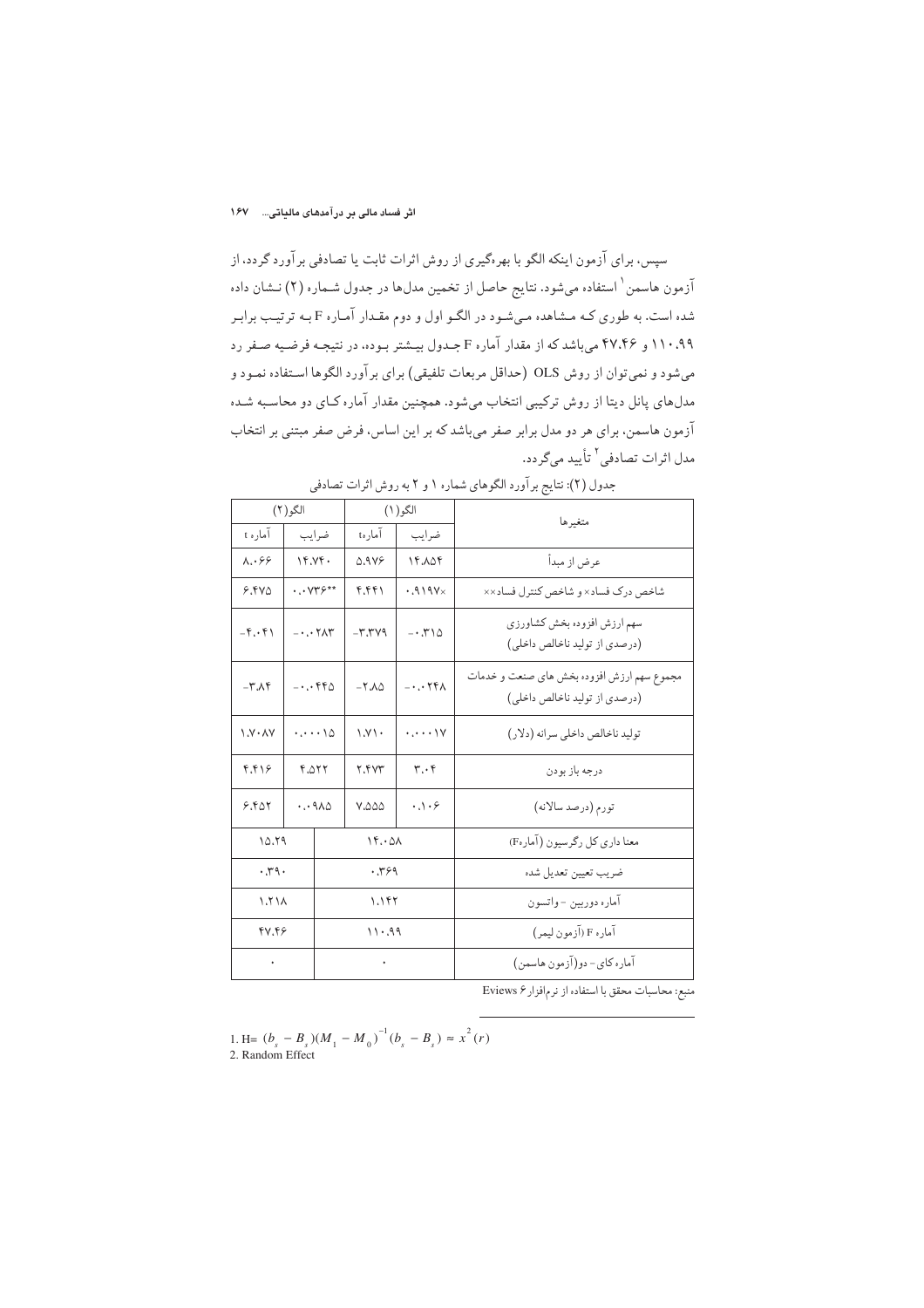## ۱۶۸ – سعید کریمی پتانلار، احمد جعفری صمیمی و اختر رضایی روشن

با توجه به نتايج به دست آمده به روش حداقل مربعـات تعمـيميافتـه (GLS). هـر دو الگـو برآوردشده بر مبنای آماره F معنادار میباشند و رابطه شاخصهای درک فساد و کنترل فساد، بـا شاخص ظرفیت مالیاتی مثبت و معنادار است. به این معناکه با افزایش شاخص های فساد مـالی (كاهش سطح فساد)، سهم در آمدهاي مالياتي به توليد ناخالص داخلي افزايش مي يابد. بـر اسـاس الگوهای شماره (۱) و (۲)، با افزایش یک واحد در شاخصهای فساد، نسبت درآمدهای مالیاتی به تولید ناخبالص داخلبی بیه ترتیب بیه مییزان ۰،۹۱ و ۰،۰۷ واحید افیزایش خواهید یافت (رابطه عکس سطح فساد با نسبت درآمدهای مالیاتی به تولید ناخالص داخلی).

ضریب سهم ارزش افزوده بخش کشاورزی،در دو الگوی فـوق منفـی و معنـادار مـی،باشـد کـه مطابق با انتظار است. علاوه بر این، با توجه به دو مدل برآورد شده، اثـر تـورم بـر سـهم درآمـدهاي مالیاتی به تولید ناخالص داخلی مثبت و معنادار میباشد. همچنین اثر متغیر تولیـد سـرانه بـر نـسبت درآمدهای مالیاتی به تولید ناخالص داخلی در دو الگوی فوق، مثبت و بیمعنـا اسـت و نیـز ضـریب درجه باز بودن اقتصاد در الگوهای اول و دوم مثبت و از لحاظ آماری به ترتیب بـیمعنـا و معنـادار است. متغیر مجموع سهم ارزش افزوده بخش های صنعت و خدمات، دارای علامت منفی و معنـادار است که مخالف مبانی نظری میباشد. این موضوع از این جهت قابل توجیه است که کشورهای مورد مطالعه در این پژوهش، کشورهای منتخب در حـال توسـعه بـا سـاختار اقتـصادی ضـعیف و سـنتی هستند و از صنایع نوپا برخوردارند. بنابراین در این کشورها، دولتها جهت توسعه بخشهای فوق، معافیتهای مالیاتی گستردهای را در این بخشها اعمال میکنند.

## نتىجەگد ي

هدف مطالعه حاضر بررسی اثر فساد مالی بر درآمـدهای مالیـاتی بـه صـورت سـهمی از تولیـد ناخالص داخلی است. بدین منظور با استفاده از اقتصادسنجی دادههای تابلویی اثر شاخص های درک فساد (CPI) و کنترل فساد (CCI) بر درآمدهای مالیاتی دولت در ۲۷کشور منتخب در حال توسعه بررسي شده است. نتايج حاصل از برآورد الگوها به صورت زير خلاصه ميشوند:

بین شاخص درک فساد و شاخص کنترل فساد با در آمدهای مالیـاتی رابطـه مثبـت و معنـیدار وجود دارد. به این معنا که با افزایش شاخص های فساد مالی (کـاهش سـطح فـساد)، سـهم نـسبي درآمدهای مالیاتی به تولید ناخالص داخلی افزایش می یابد. بر اساس الگوهای شماره (۱) و (۲)، با افزایش یک واحد در شاخصهای درک و کنترل فساد، نسبت درآمدهای مالیاتی به تولید ناخالص داخلي به ترتيب به ميزان ٩٢.٠ و ٠.٠٧ واحد افزايش خواهد يافت. به عبارت ساده تـر، بـا افـزايش شاخصهای فساد مالی (کاهش سطح فساد)، سهم در آمـدهای مالیـاتی افـزایش مـییابـد. در هـر دو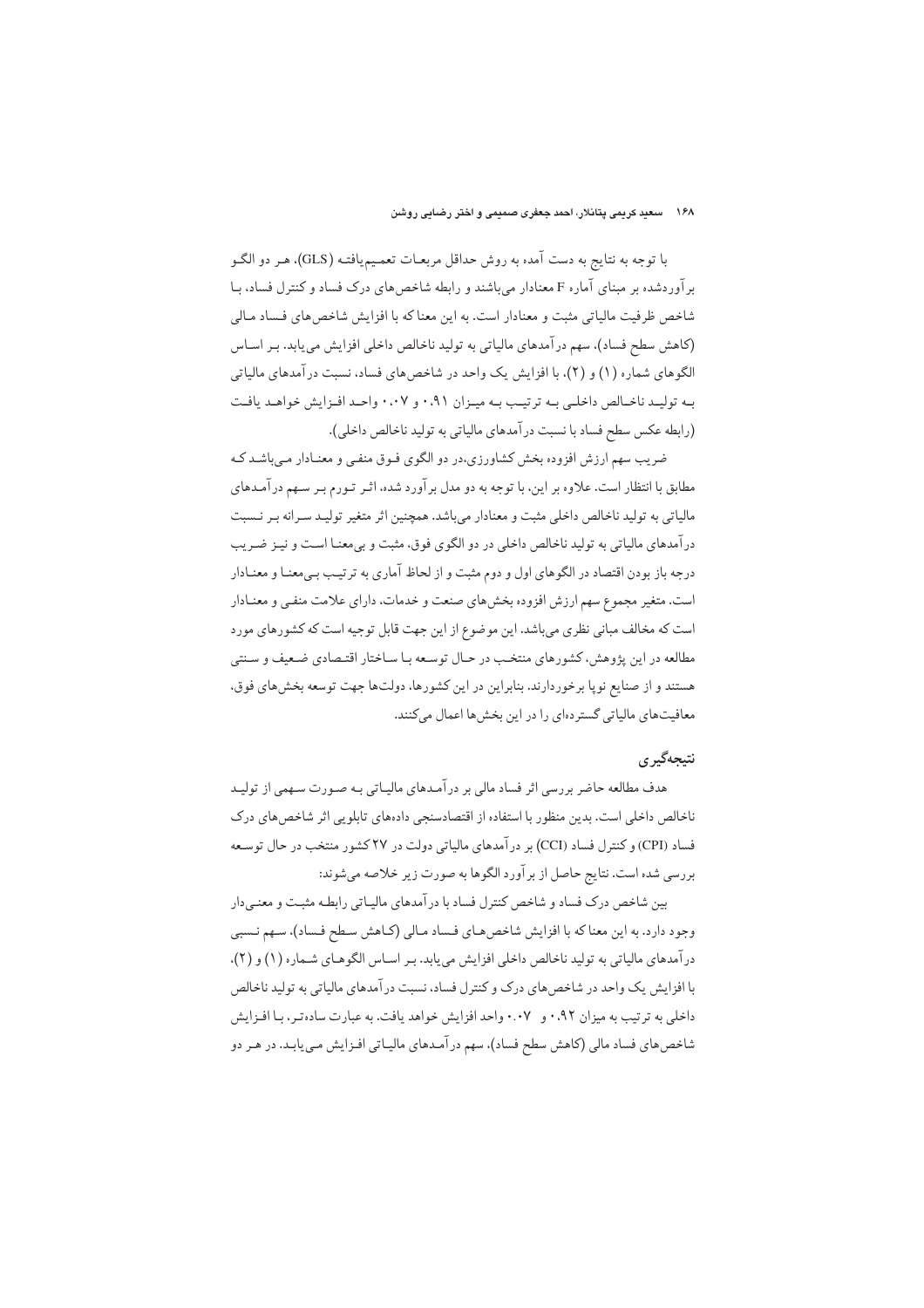الگو، ضریب سهم ارزش افزوده بخش کشاورزی منفی و معنادار است کـه سـازگار بـا مبـانی نظـری است. اثر تورم در هر دو الگو مثبت و معنادار میباشد.

اثر متغیر تولید سرانه در دو الگو مثبت و بی معنا است. رابطه درجه باز بودن اقتـصاد بـا متغیـر وابسته در الگوها مثبت میباشد با این تفاوت که این رابطه در الگوی اول بیمعنا است.

ضریب متغیر بخش صنعت و خدمات در دو الگو منفی و معنادار است. ایـن موضـوع از ایـن جهت قابل توجیه می باشد کـه کـشورهای مـورد مطالعـه در ایـن پـژوهش،دارای سـاختار اقتـصادی ضعیف و سنتی می باشند لذا در این کشورها، اغلب بخش های فـوق مـشمول معافیـتهـای مالیـاتی گستر دهای میشوند.

بر اساس نتایج حاصل از تحقیق، پیشنهاد میشود تا در کشورهای منتخب مـورد مطالعـه در اين پژوهش:

مقابله قاطعانه و مستمر با فساد مالی در برنامههای دولت منظـور شـود. تجدیـدنظـر پیرامـون دستمزدها در بخش دولتي مي تواند مؤثر باشد.

اصلاحات لازم در سیستم مالیاتی جهت سادهسازی و شفافسازی قوانین و مقررات مالیاتی به عمل آید. مدرنیزه کردن مراحل اجرایی مالیات در اولویت قرار گیرد تا از این طریق تعامل بین مؤدی مالیاتی و مأمور مالیاتی حداقل شود.

اجرای مالیات بر ارزش افزوده در اولویت قرار گیرد تا از طریـق آن فعالیـتهـای اقتـصادی زیرزمینی محدود و در نتیجه فرار مالیاتی کاهش یابد.

## منابع

## الف– فارسى

- ۱. پژویان، جمشید؛ *اقتصاد بخش عمومی (مالیاتها)*، جلد ۱. تهران، انتشارات جنگل، چاپ اول، ۱۳۸۶.
- ۲. <sub>د</sub>هبر، فرهاد؛ میرزاوند، زال پور؛ *بازشناسی عارضه فساد مالی (ماهیت، گونهها، پیامدها و آموزههای تجربسی)*، جلد اول، جهاد دانشگاهی دانشکده اقتصاد دانشگاه تهران، ۱۳۸۱.
- ۳. ملک، فردریک: «توضیحاتی در مورد شـاخص درک فـساد»، مجمـع مـصلحت تـشخیص نظـام، مرکز تحقیقـات استراتژیک، معاونت پـژوهشهـاي اقتـصادي، گـروه پژوهـشي شـاخصسـازي و آينـدهپژوهـي، مـسئول گـروه: رؤيا طباطبايي يزدي، ١٣٨٧.
- ۴. میدری، احمد؛ خیرخواهان، جعفر؛ ح*کمرانی خوب*، دفتر بررسیهای اقتصادی، مرکز پژوهشهای مجلس شـورای اسلامی، ١٣٨٣.
- ۵. همدمی خطبه <sub>سر</sub>ا، ابوالفضل؛ *فساد مالبی (علل، زمینسه هبا و راهبر دهبای مبیار زه بیا آن)*، پژوهشکده مطالعیات راهبردي غيرانتفاعي، تهران، ١٣٨٧.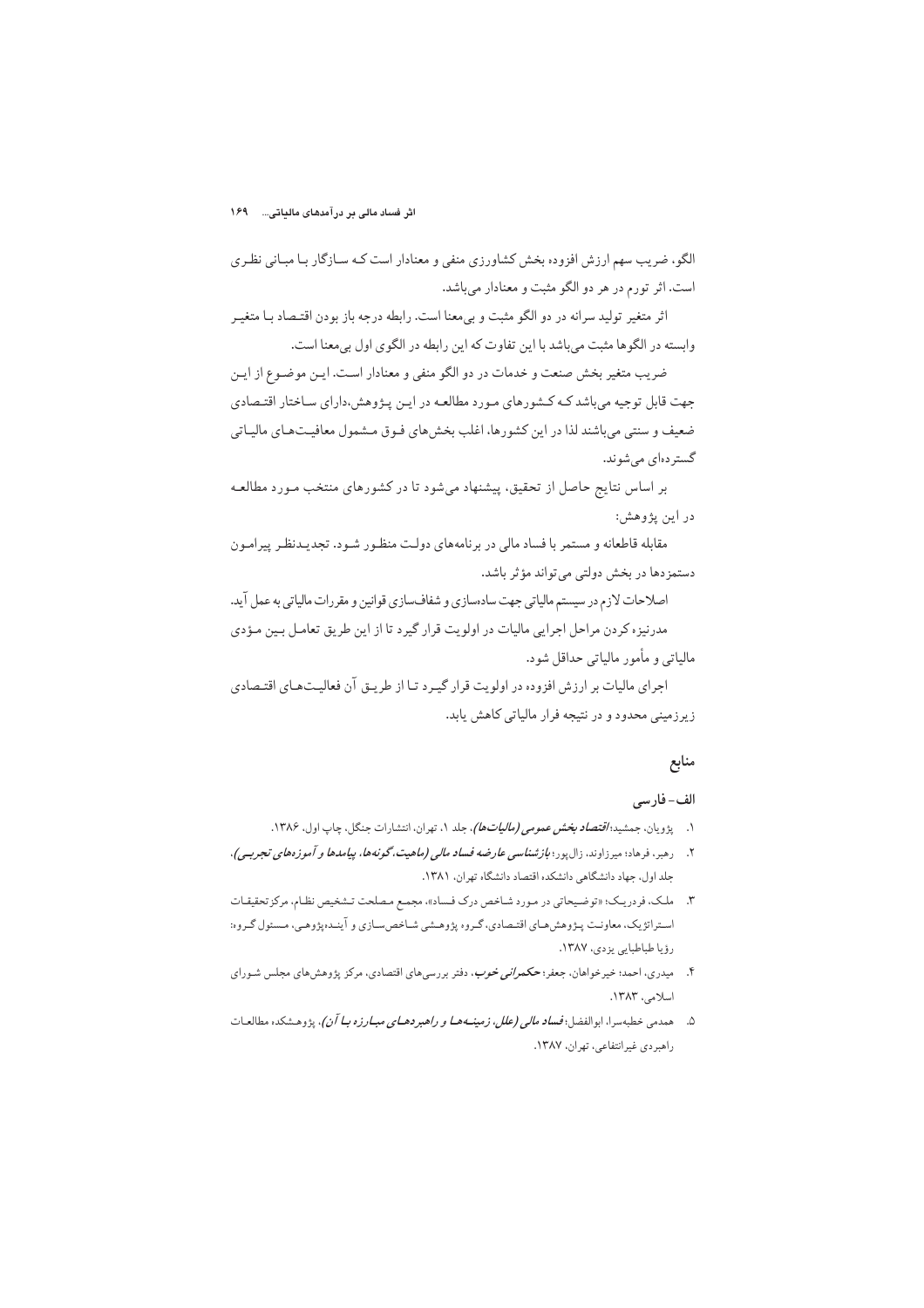۱۷۰ – سعید کریمی پتانلار، احمد جعفری صمیمی و اختر رضایی روشن

ب- لاتين

- 6. A Barreto Raul and James ALM; (2001), "**Corruption Optimal Taxation and Growth**",Working Paper 01-3, 1-27.
- 7. Acconcia .A; M. Damato. & R .Martina; (2003), "**Corruption and Tax Evasion with Competitive Bribes**" Center for Studies in Economics and Finance, Working Paper No.112, pp 1-33.
- 8. Amal Sanyal and Ira N.Gang and Omkar Goswami; (1998), "**Corruption, Tax Evasion and the Laffer Curve**" Department of Economics, 1-20.
- 9. Amaro-Reyes, J & Gould, D; (1983), "**The Effects of Corruption on Administrative performance**", Working Paper No.580, World Bank, Washington DC.
- 10. Bahmani-Oskooee, M & Nasir, A; (2002), "**Corruption, Law and Order, Bureaucracy, and The Real Exchange Rate**", Economic Development and Cultural Change,50(July),pp1021-1028.
- 11. Bai,C.E & S.J,Wei; (2000), "**Quality of Bureaucracy and Open Economy Macro Policies**",NBER Working Paper, No.7766.
- 12. Bardhan. P; (1997), "**Corruption and Developing**", Journal of Economic Literature,35, pp1320-46.
- 13. Baumann. F; (2007), "**Harassment, Corruption and Tax Policy**", European Journal of Political Economy, www.elsevier.com/locate/ejpe, pp1194-1197.
- 14. Besley.T and Mclaren. G; (1993),"**Taxes & Bribery: the Role of Wage Incentives**", Economic Journal,103,pp119-141.
- 15. Blachborn Keith ,Gonzalo F.Forgues-Puccio; (2009), "**Why is Corruption Less Harmful in some Countries Than in Others?**", Journal of Economic Behavior and Organization, www.elsevier.com, 1-14.
- 16. Bird. Richard M, Jorge Martinez-Vazquez & Benno Torgler; (2007),"**Tax Effort in Developing Countries and High Income Countries**": The Impact of Corruption, Voice and Accountability, Economic Analysis and Policy, Vol.38, No.01,1-18.
- 17. Del Monte.A & Papagni. E; (2001), "**Public Expenditure, Corruption, and Economic Growth: The Case of Italy**", European Journal of Political Economy, Vol 17 (2001), pp1-16.
- 18. Dhaneshwar. G; (1998), "**Tax Revenue in Sub-Saharan Africa: Effects of Economic Policies and Corruption**", IMF WP/98/135,pp 1-25.
- 19. Dzhumashev Ratbek; (2009), "**Is There Direct Effect of Corruption on Growth**", MPRA paper No.18489, 1-17.
- 20. Farida Mohamad and Fredoun Ahmadi-Esfahani; (2006), "**Corruption and Economic Development:Acritical Review of Literature**", Agricultural and Resource Economics the University of Sydney, 1-22.
- 21. Fisman. R & Svensson.J; (2007), "**Are Corruption and Taxation Really Harmful to Growth? Firm Level Evidence**", Journal of Development Economics: www.elsevier.com/locate/econbase,pp63-75.
- 22. Fjeldstad Odd-Helge; (2002), "**Fighting Fiscal Corruption: The Case of the Tanzania Revenue Authority**", WP 2002.3.
- 23. Flatters Frank and W.Bentley Macleod; (1995), "**Administrative Corruption and Taxation**", International Tax and Public Finance, 397-417.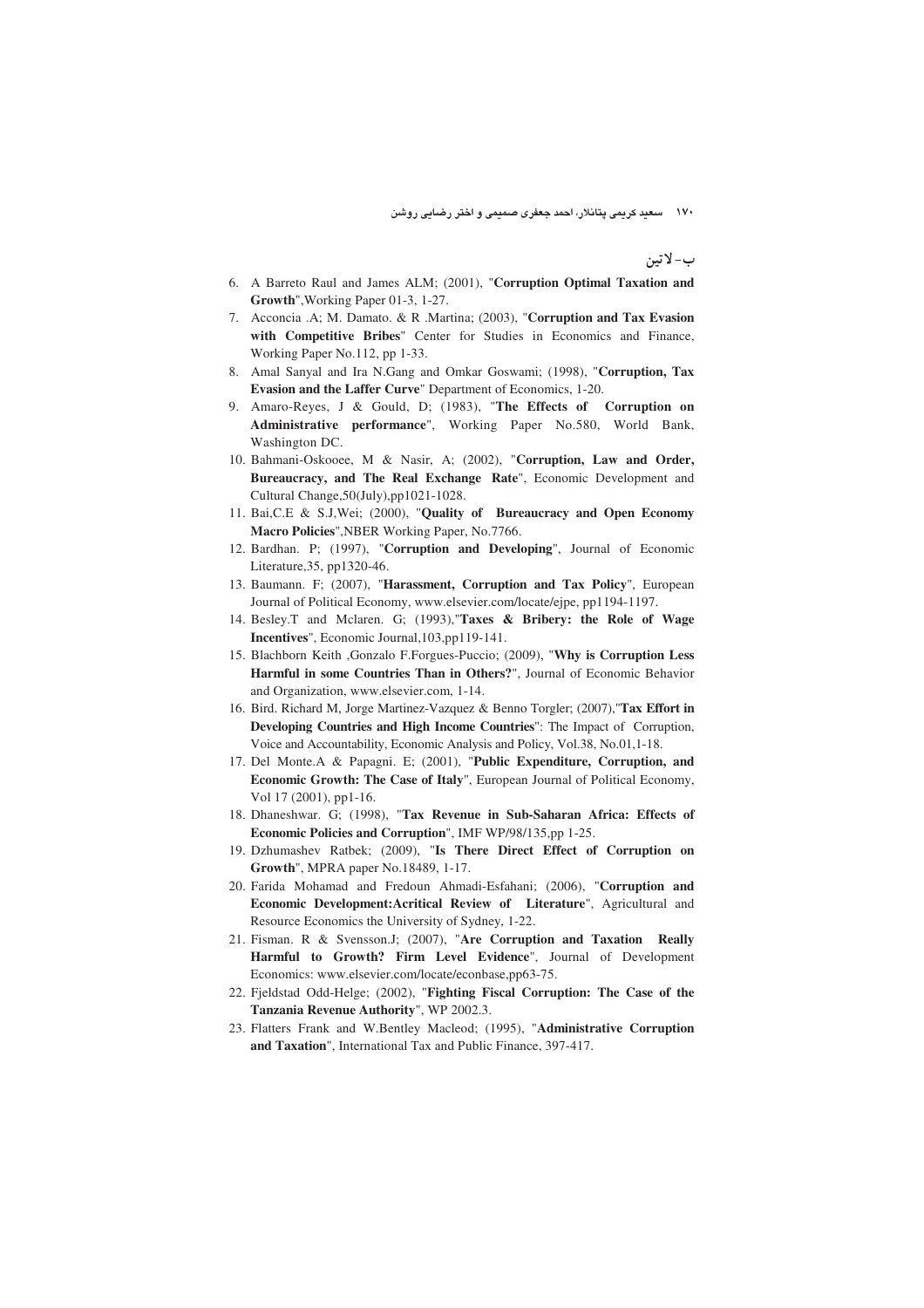- 24. Gbewopo Attila; (2008), "**Corruption,Taxation and Economic Growth:Theory and Evidence**", Clermont University De Clermont I,CERDI-UMR CNRS,1-31.
- 25. Goerke. L; (2006), "**Bureaucratic Corruption and Profit Tax Evasion**", Working Paper No.1666, pp1-27.
- 26. Hanousek.Jan & Filip Palda; (2004), "**Quality of Government Services and the Civic Duty to Pay Taxes in the Czech and Slovak Republics and Other Transition Countries**", Kylos, 237-252.
- 27. Heidenheimer,Arnold J & M. Johnston and V.T. Levine; (1989), "**Political Corruption. A Handbook. New Brunswick: Transaction Publishers**".
- 28. Hillman, A.L; (2004), "**Corruption and Public Finance**", European Journal of Political Economy,Vol. 20, pp 1067-1077.
- 29. Huntington,S.P; (1968), "**Modernization and Corruption**", in Political Order in Changing Societies, Samuel P.Huntington, New Haven, Connecticut: Yale University Press, pp 59-71.
- 30. Hwang J; (2002), "**A Note on the Relationship Between Corruption and Government Revenue**", Journal of Economic Development,Vol.27,pp.161-177.
- 31. Imam, P.A. & D.F .Jacobs; (2007), "**Effect of Corruption on Tax Revenues in the Middle East**", IMF WP/07/270, pp1-34.
- 32. "**Indicators**", Asia-Pacific Human Development Report, 181-188.
- 33. Jia Shao, Plamen Ch. Ivanov, Boris Podobnik and H. Eugene Stanley; (2007), "**Uantitative relations Between Corruption and Economic Factors**", The European Physical Journal B 56, 157-166.
- 34. Kaufmann.D, Kraay.A and Zoido-Lobaton.P; (1999), "**Aggregating Governance Indicators**", Policy Research Working Paper,No.2195, Work Bank, Policy Research Department, Washington D.C.www.world bank.org/wbi/governance.
- 35. Kolstad Ivar and Arne Wiig; (2008), "**World Development**", Vol.37, No.3,521-532.
- 36. Lee,Y. Roger H.Gordon; (2005), "**Tax Structure and Economic Growth**", Journal of Public Economics: www.elsevier.com/locate/econbase,pp.1027-1043.
- 37. Lindbeck, Assar; (1998), "**Swedish Lessons for Post-Socialist Countries (mimeo)**"**.**
- 38. Mahdavi.S; (2008), "**The Level and Composition of Tax Revenue in Developing Countries: Evidence from Unbalanced Panel Data**", International Review of Economics & Finance:www.elsevier.com/locate/Iref Department of Economics,pp.607-617.
- 39. Mauro Paolo; (1998), "**The Effects of Corruption on Growth**, **Investment**, **and Government Expenditure:A Cross-Country Analysis**", Institute for International Economics,www.iie.com, 83-107.
- 40. Meyer-Spasche, Jonna, Ludovica Gambaro and Ashikur Rahman; (2007), "**Does Aid Decrease Tax Revenue in Developing Countries?**", The London School of Economics and Political Science, 1-44.
- 41. Nye,J.S; (1967), "**Corruption and Political Development**", American Political Science Review, Vol 61, No2, pp 417-427.
- 42. Parthasarathi, Shome, S.Mukhopadhyay and H.N.Saleem; (1997),"**Administration in Value Added Tax in India**" A Progress Report, ed. Parthasarathi Shome.New Delhi: Centax Publications.
- 43. Roaf. J; (2000), "**Corruption in Russia**", Conference of Post-Election Strategy, Moscow, April.